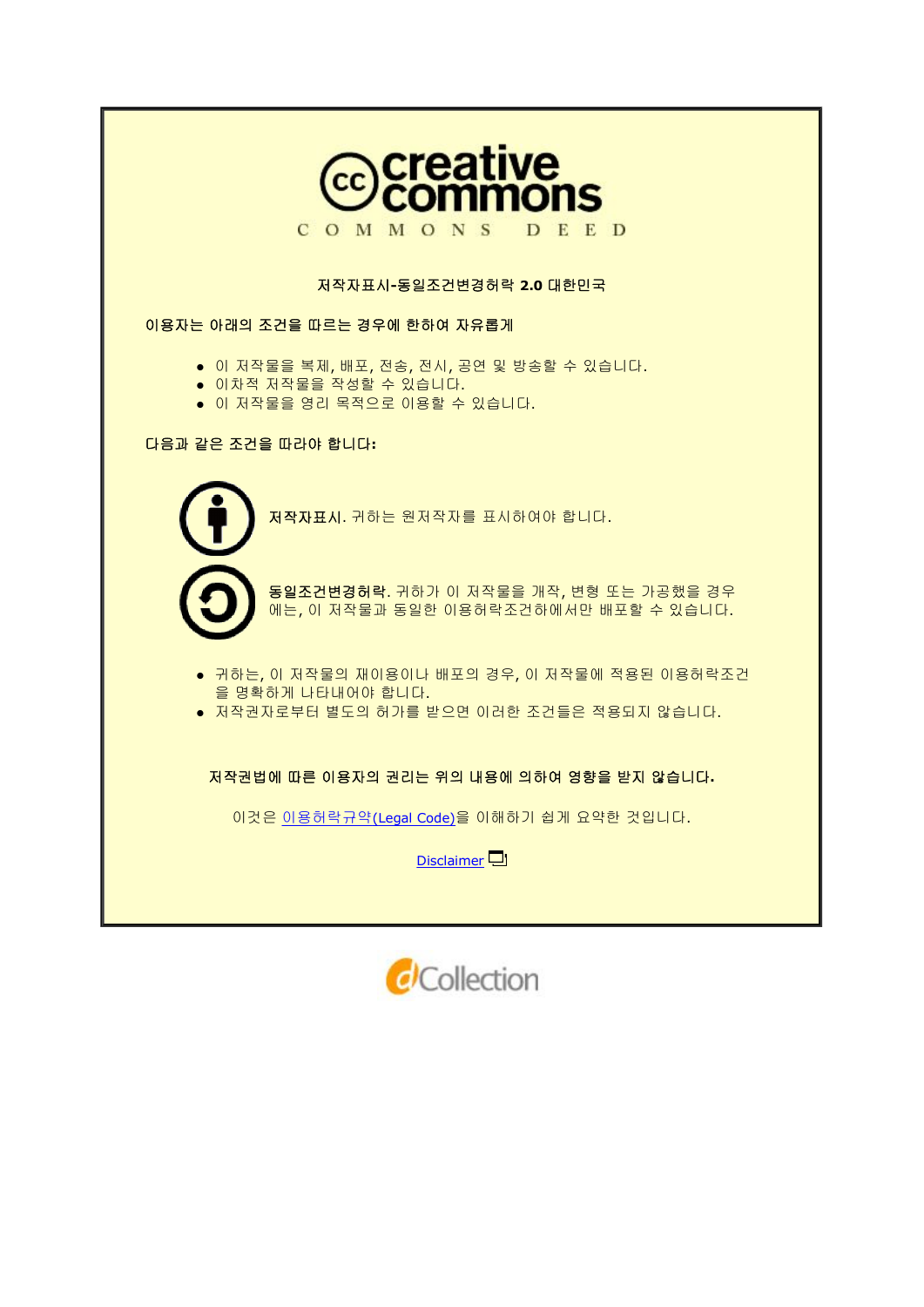**이학석사 학위논문**

# **Comparison of Robustness between Linear Regression and Logistic Regression in Dichotomous Criterion**

**이분류에서의 선형회귀와 로지스틱 회귀의 비교**

**2012년 12월**

**서울대학교 대학원**

**통계학과**

**한 지 선**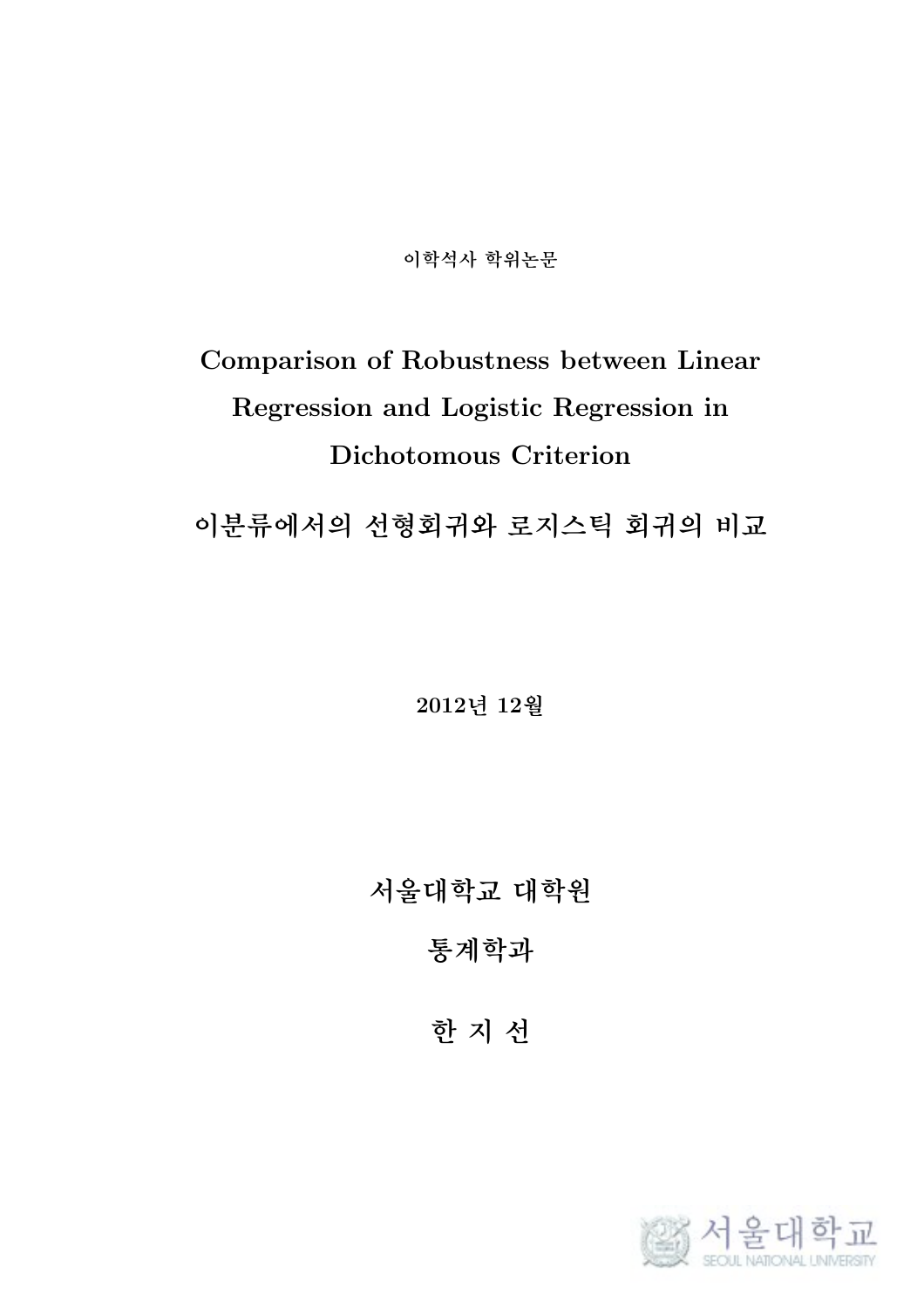**Comparison of Robustness between Linear Regression and Logistic Regression in Dichotomous Criterion**

**지도교수 김 용 대**

**이 논문을 이학석사 학위논문으로 제출함.**

**2012년 12월**

**서울대학교 대학원**

**통계학과**

**한 지 선**

**한지선의 이학석사 학위논문을 인준함.**

**2012년 12월**

**위 원 장**

**부위원장**

**위 원**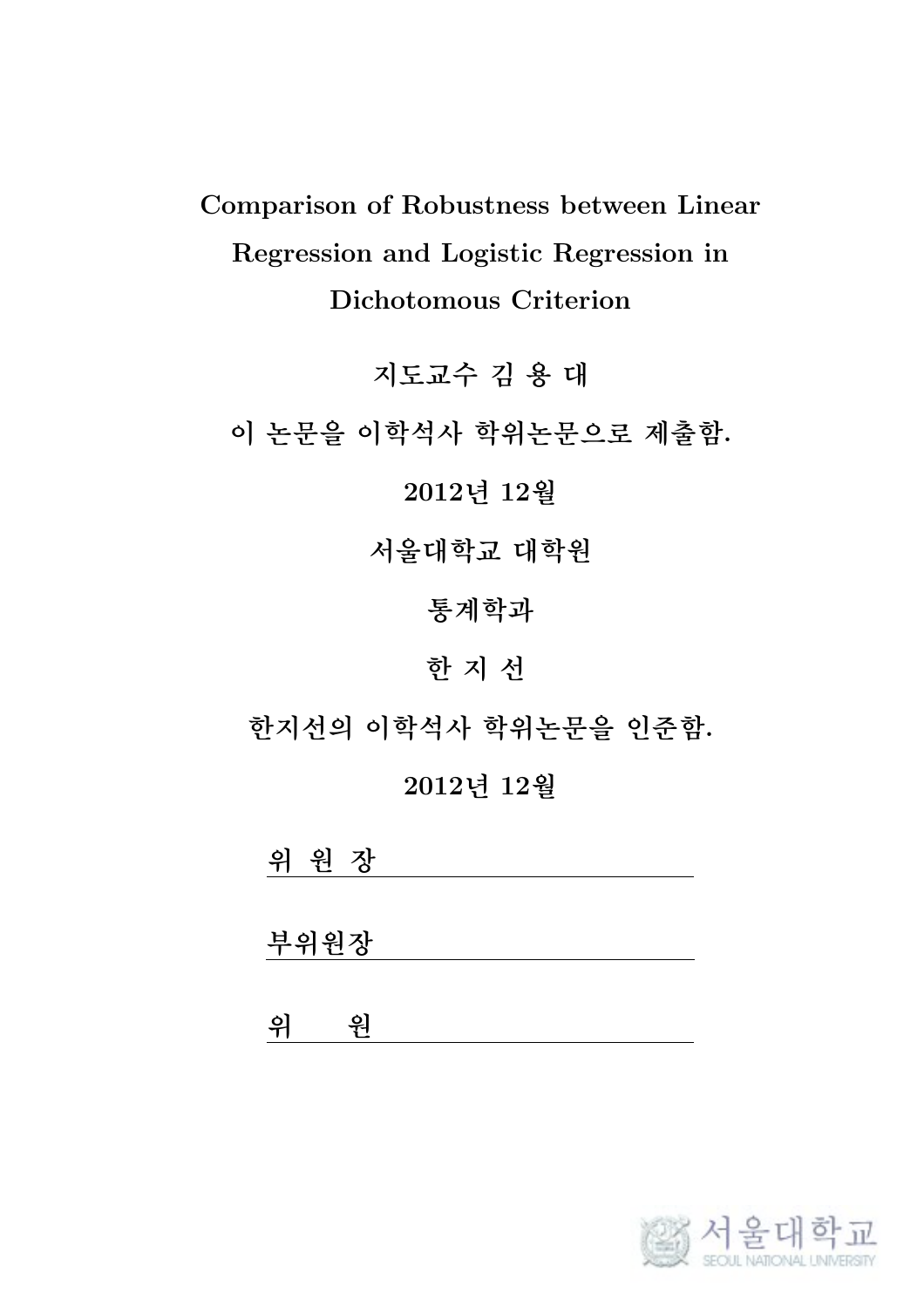## **Comparison of Robustness between Linear Regression and Logistic Regression in Dichotomous Criterion**

**By**

**Jisun Han**

**A Thesis Submitted in fulfillment of the requirements for the degree of Master of Science in Statistics**

> **The Department of Statistics College of Natural Sciences Seoul National University February, 2012**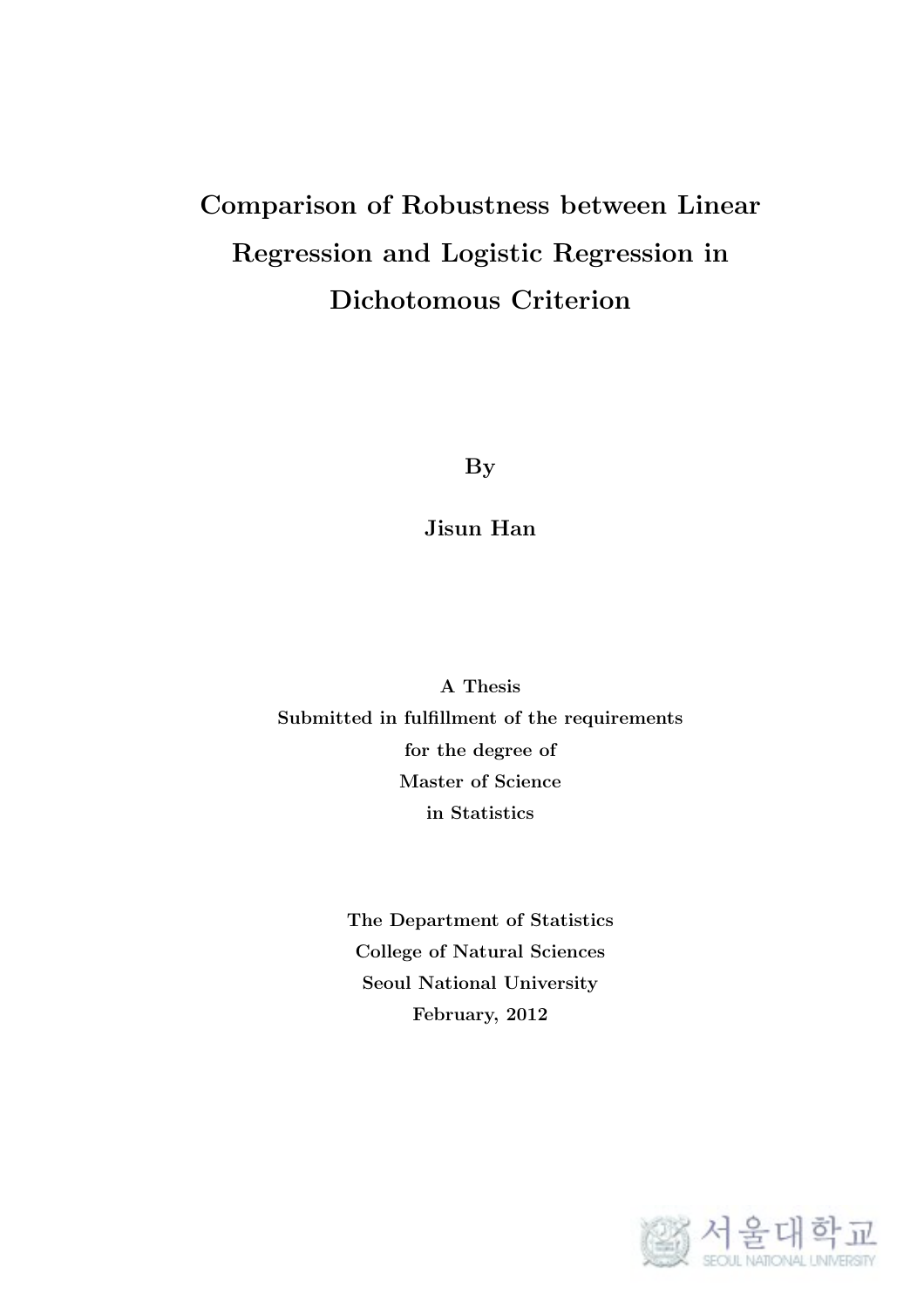#### **Abstract**

As "Big data" has arisen, simplicity and robustness for analysis have been emphasized. Therefore, we focus on the model which is relatively simpler and more robustness against fluctuation of data.

Accurate classification is one of the most important things to decide a model for decision making in practice. Logistic model is known as an accurate model to estimate the probabilities of dependent categories. However, focusing on the goal of classification in practical use, we assume that linear regression can be more efficient in using practical decision making. We start this study to identify the linear regression analysis is better in robustness than the logistic regression analysis.

In simulation, by increasing the number of independent variables, we observe the performances of each method. We try diverse data generated by different models to see the robustness of linear regression analysis. Based on the two conjectures, we analyze the prediction errors of each method. By comparing prediction errors, we conclude the linear regression analysis is the most robust method in our simulation. However, because wee only simulate the equal proportioned two classes, the further study is needed.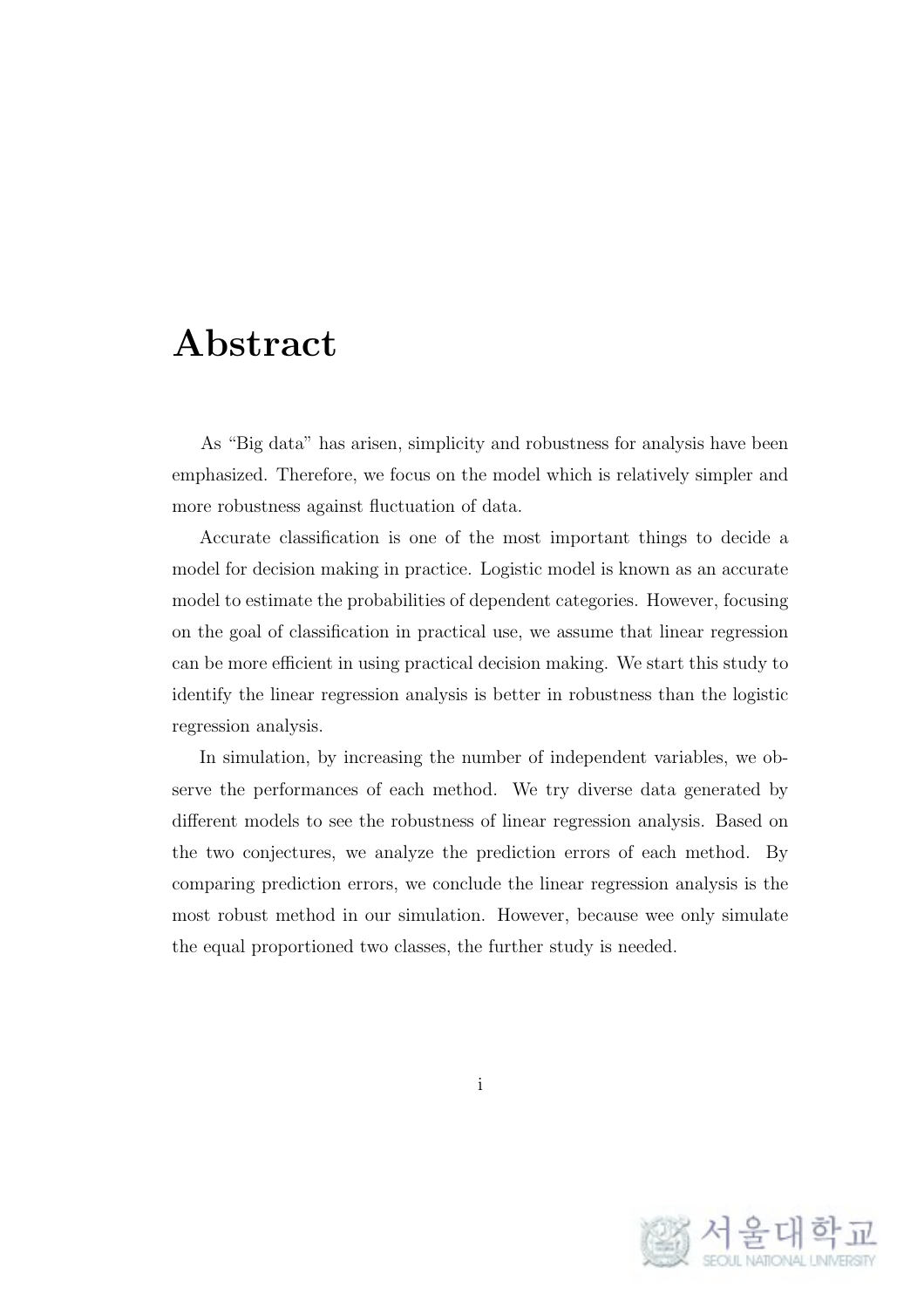**Keywords:** Linear regression, logistic regression, dichotomous criterion, classification

**Student Number:** 2011 *−* 20254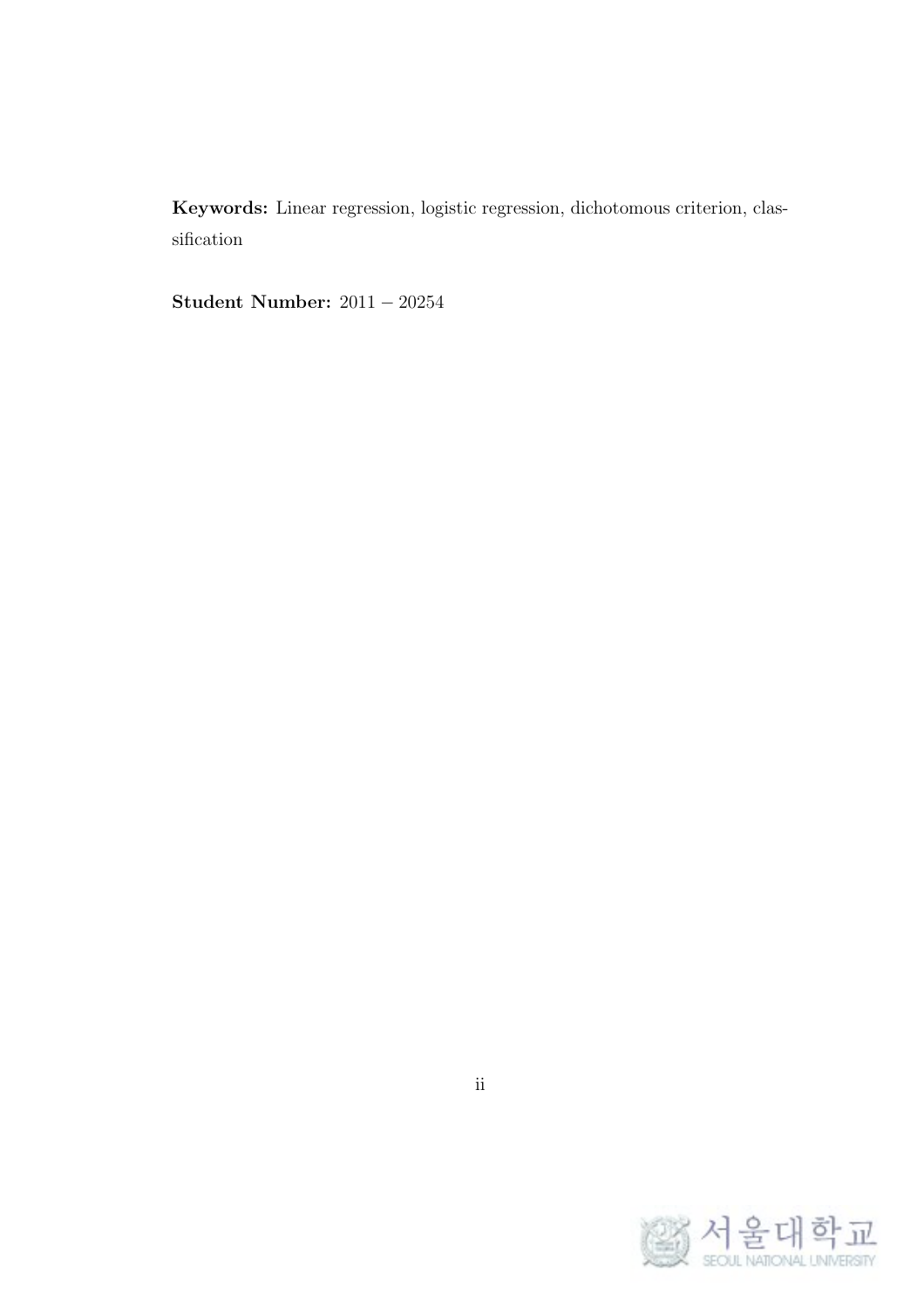# **Contents**

|                | Abstract |                                                      | $\mathbf{i}$    |
|----------------|----------|------------------------------------------------------|-----------------|
| $\mathbf{1}$   |          | Introduction                                         | $\mathbf 1$     |
| $\bf{2}$       |          | Reviews of Linear Regression and Logistic Regression | 3               |
|                | 2.1      | Logistic Regression for Binary Data                  | 3               |
|                | 2.2      | Linear Regression for Binary Data                    | $5\overline{)}$ |
|                | 2.3      | The Definition of Robustness in Classification       | 6               |
|                | 2.4      |                                                      |                 |
| 3              |          | <b>Applications to Data</b>                          | 10              |
|                | 3.1      |                                                      |                 |
|                | 3.2      |                                                      | 11              |
| $\overline{4}$ |          | <b>Discussion</b>                                    | 19              |
|                |          | <b>Bibliography</b>                                  | 19              |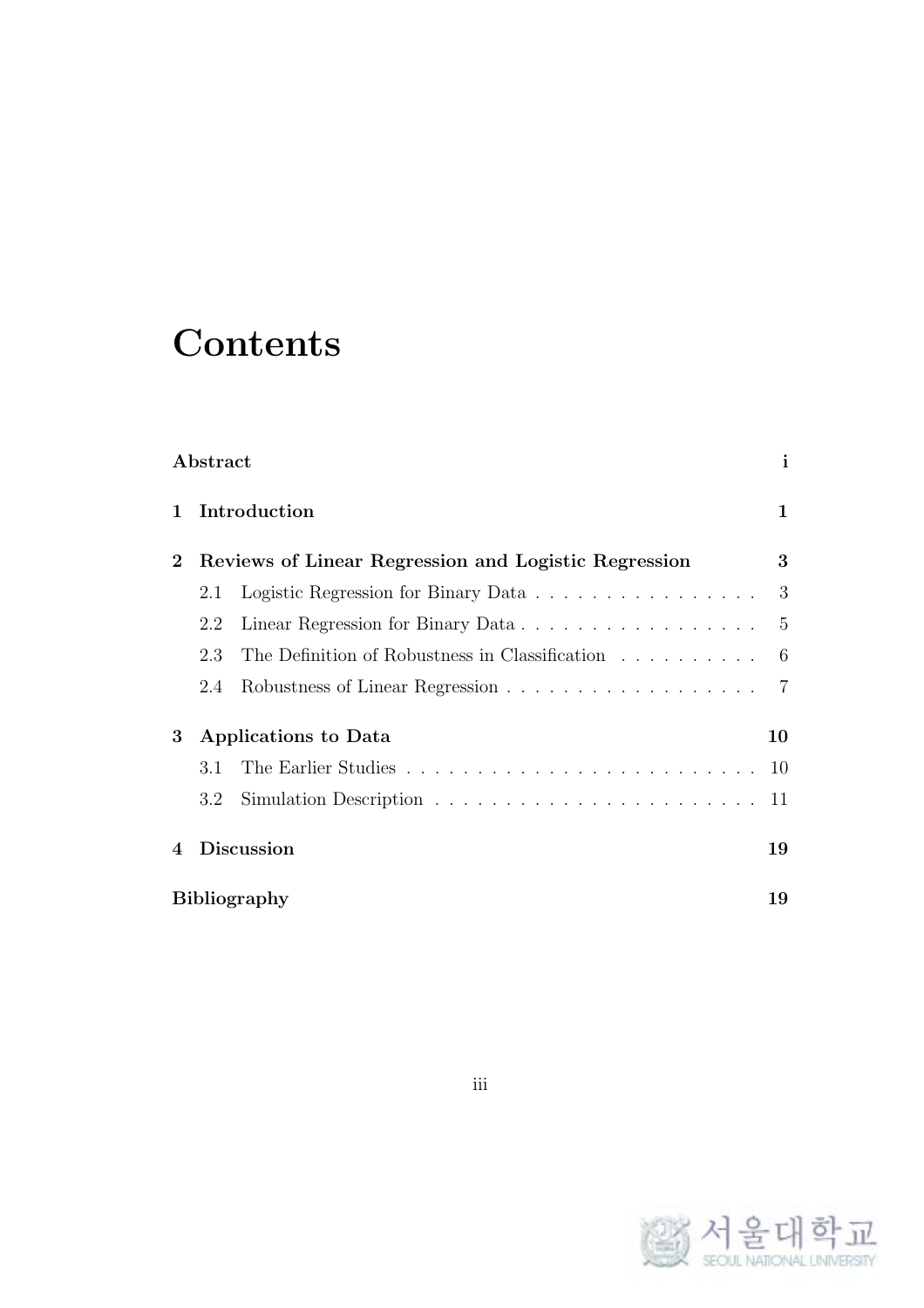## **List of Tables**

| 3.1 The Mean of Prediction Error of True: Logistic Model 12 |  |
|-------------------------------------------------------------|--|
| 3.2 The Mean of Prediction Error of True: Probit Model 13   |  |
| 3.3 The Mean of Prediction Error of True: LDA 13            |  |
| 3.4 The Mean of Prediction Error of True: QDA 14            |  |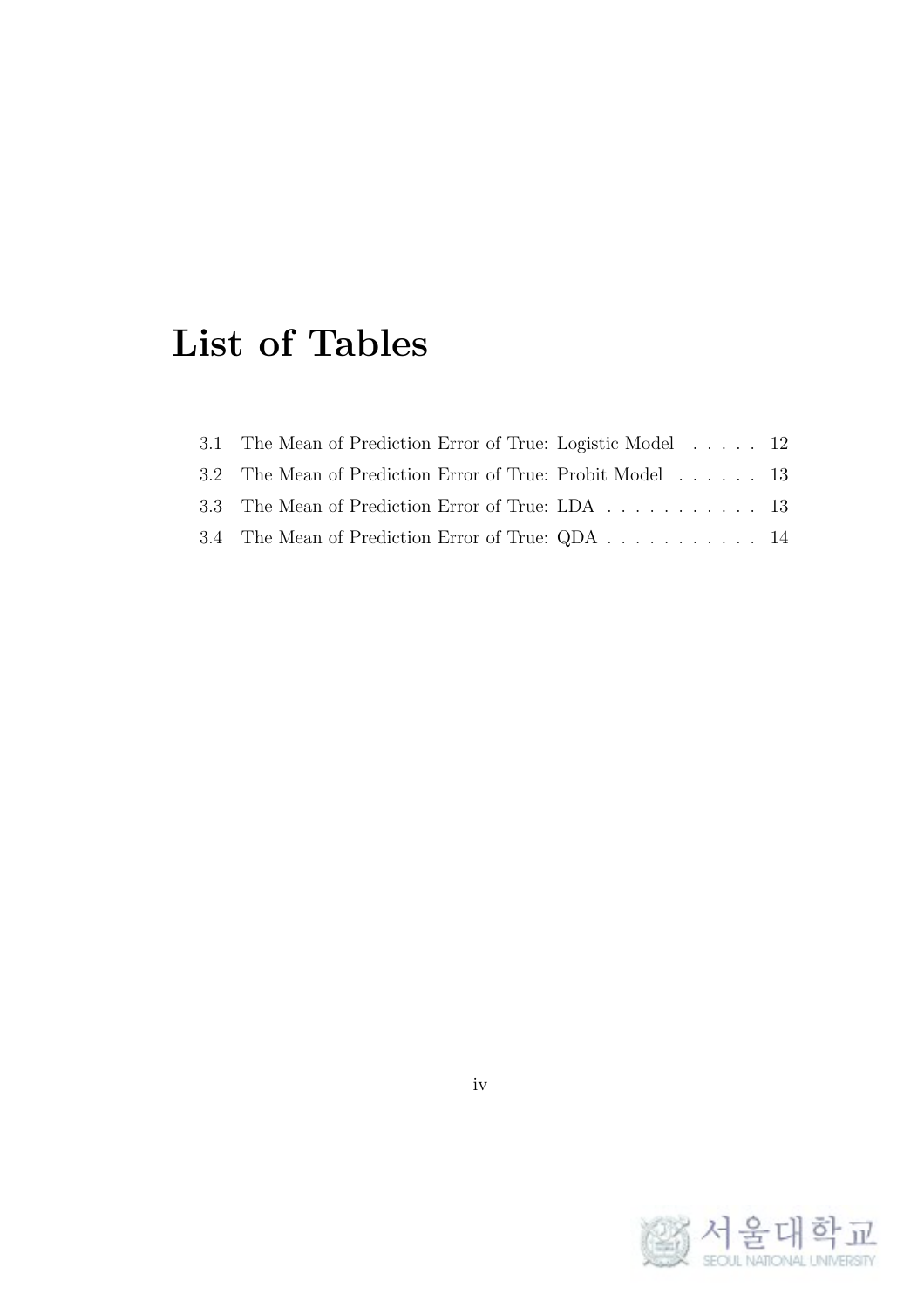# **List of Figures**

| 3.1 Boxplot of Prediction Errors of True: Logistic Model 15 |  |
|-------------------------------------------------------------|--|
| 3.2 Boxplot of Prediction Errors of True: Probit Model 16   |  |
| 3.3 Boxplot of Prediction Errors of True: LDA 17            |  |
| 3.4 Boxplot of Prediction Errors of True: QDA 18            |  |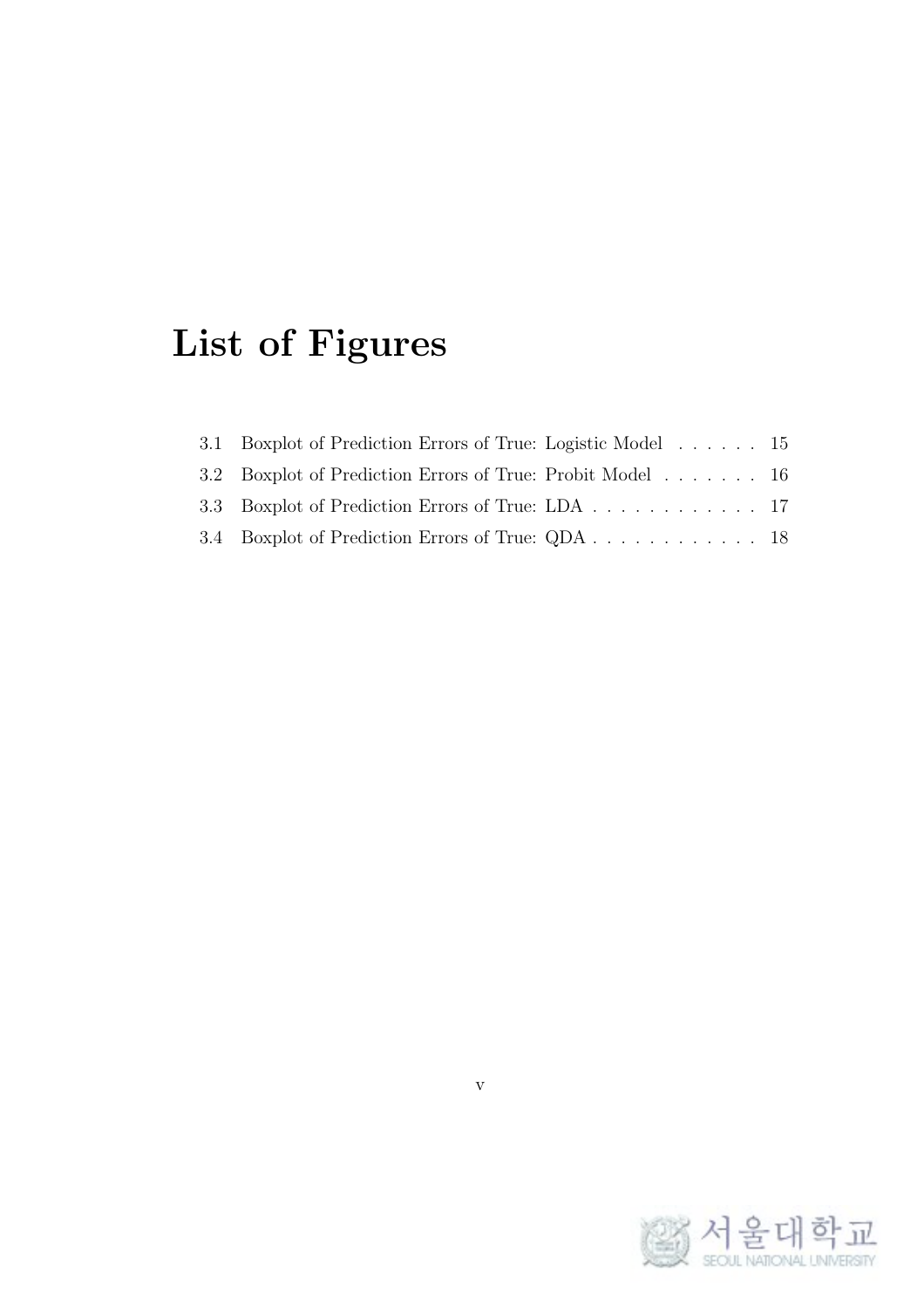### **Chapter 1**

### **Introduction**

There have been recently increasing studies of 'Big data.' However, it still has some challenges, such as storage, processing, and analysis. For all slightly losing the accuracy of prediction, simpler and more efficient methods are more required as increasing the size of data. From this point of view, classification methods which are mainly used in practice were reconsidered.

Logistic regression is widely used with binary outcome variables. It is one of appropriate methods to develop linear classification models, i.e. models associated with linear boundaries between two groups. There are some strengths of logistic regression.

First, it does not need an additional assumption on the distribution of explanatory data. On the other hand, normality assumption is required in LDA to analyze accurately. In addition, it yields itself to a meaningful interpretation. Coefficients of explanatory variables are related to odds ratios so that analysts can extract the meaning from their results. Last but not least, logistic regression also serves to transform the limited range of a probability, restricted to the range [0*,* 1], into the real number of range. This makes the transformed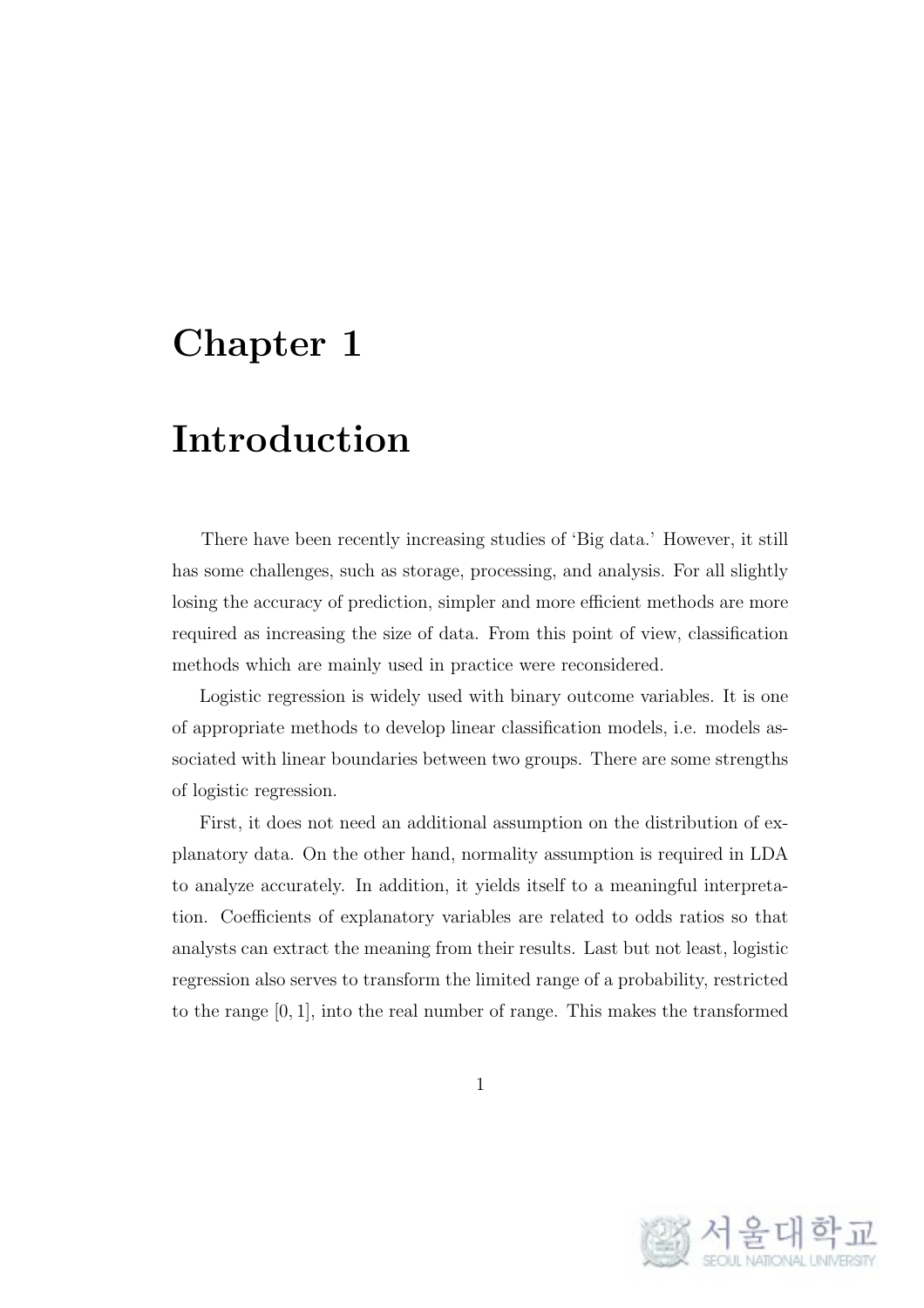values more available to be fitted into a linear function.

However, it is skeptical to work out in the data with a number of independent variables, a kind of large data, too. Besides, it is much considered in scoring because of many strengths we will mention the next chapter, but logistic regression is unknown in classification matter as much as in crediting scores.

Thus, we have started to question whether the simple *l*<sup>2</sup> linear squared estimation is not really recommendable to analyze dichotomous criterion. Linear regression with  $l_2$  loss can be naively used and less costable because of its simpleness.

Both regressions compare the observed values of the criterion with the predicted values in order to determine if the model that includes the variables more accurately predicts the outcome than the model without a set of variables. There is a reasons why linear regression is not an appropriate method to use in a dichotomous criterion. That is because linear regression violates the measurement assumptions to analyze binary data, but which is fine in classifying binary data. We will mention them the next chapter.

We look through which methods between logistic regression and linear regression are better to classify classes rather than to predict accurately models. This question will help to increase the speed of analysis and to get a solution in 'Big data' because the least squared estimation is simpler and more robust if accuracy of classification is guaranteed.

This paper is organized as follows. In chapter 2, we review linear regression and logistic regression. And, the robustness of linear regression with  $l_2$  loss will be mentioned. In chapter 3, we will look over diverse applications to classification by linear methods and simulate with some conjectures. In chapter 4, the results of simulations will be discussed.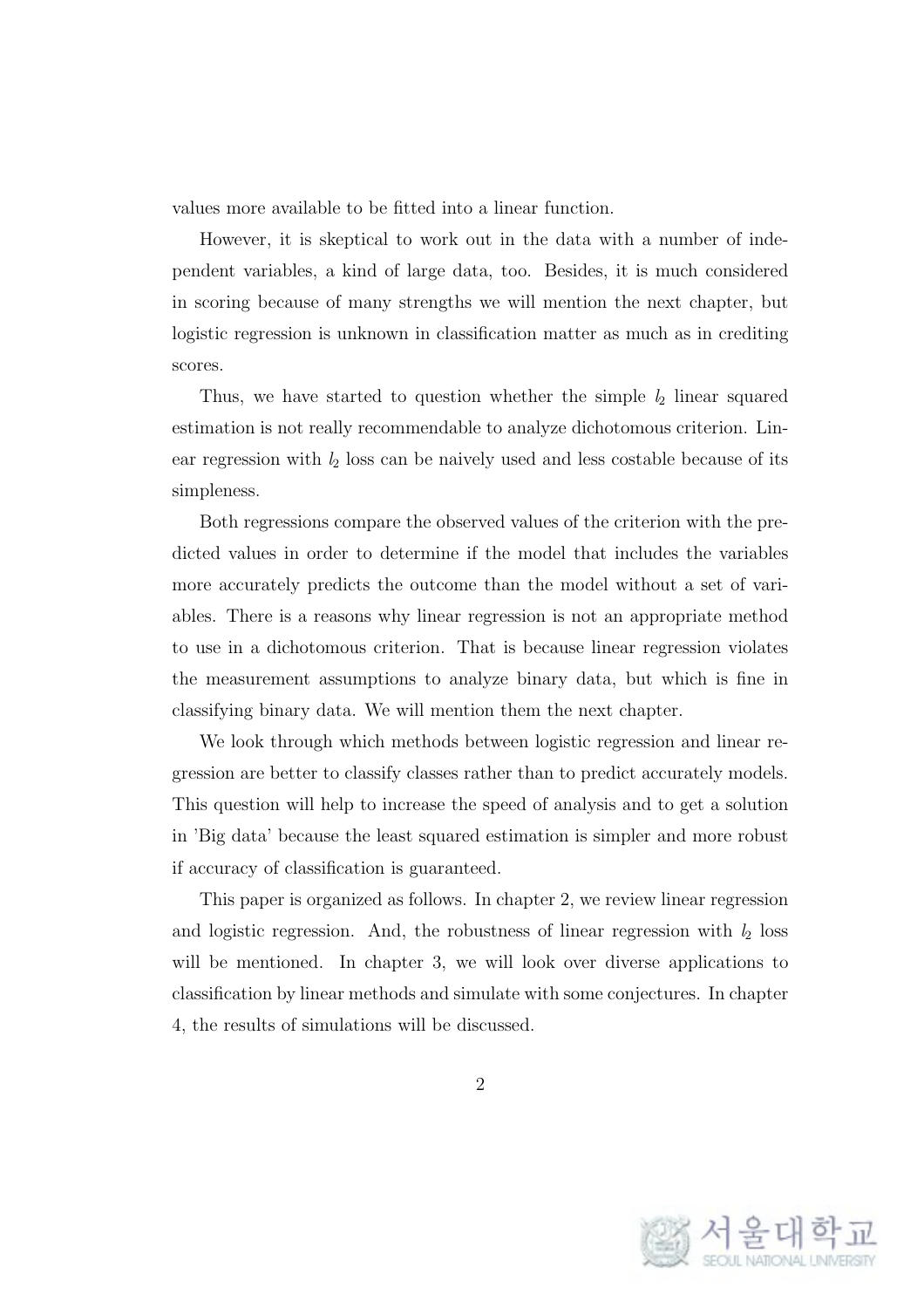#### **Chapter 2**

# **Reviews of Linear Regression and Logistic Regression**

#### **2.1 Logistic Regression for Binary Data**

Suppose that *x* denotes the explanatory variable of interest. The logistic regression model arises from the desire to model the posterior probabilities of the  $K \in \mathcal{G}$ , a discrete set, classes via linear functions in *x*, while at the same time ensuring that they sum to one and remain in [0, 1](Friedman et al., 2001). Especially, we only consider the case when  $K = 2$  for binary data.

Considering the linear regression model,

$$
y_i = \boldsymbol{\beta}^T \mathbf{x}_i + \epsilon \qquad \text{for } i = 1, \dots, n \tag{2.1}
$$

, where  $\boldsymbol{\theta} = {\boldsymbol{\beta} = (\beta_0, \cdots, \beta_p)^T}$  denote a parameter set, and  $y_i$  and  $\mathbf{x}_i$  denote *i*th observations of the dependent and the vector of explanatory variables, respectively.

Then, by using link function, the logistic model for the binary data has the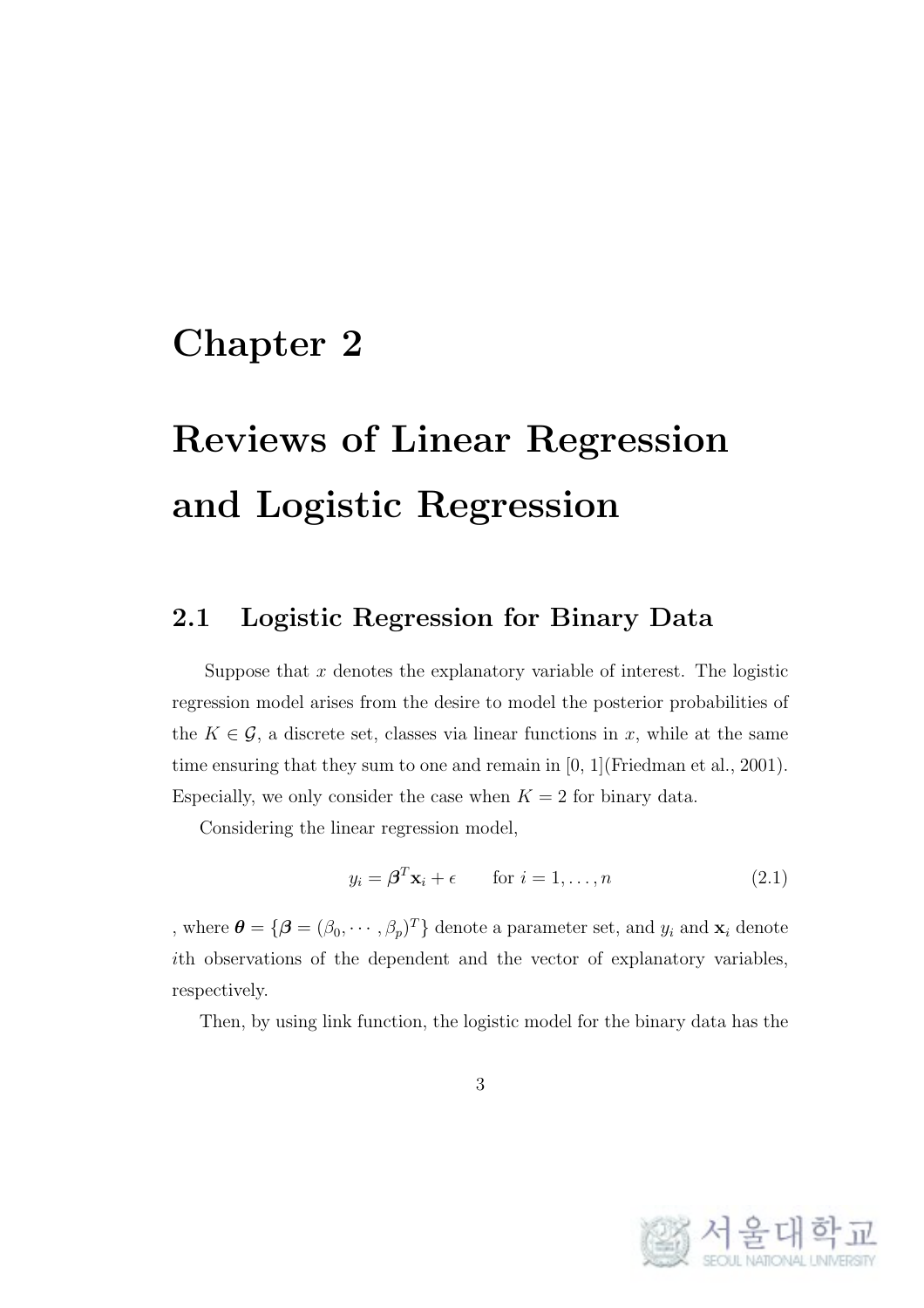form

$$
p(\mathbf{x}; \boldsymbol{\theta}) = P(Y = 1 | \mathbf{x}; \boldsymbol{\theta}) = \frac{\exp(\boldsymbol{\beta}^T \mathbf{x})}{1 + \exp(\boldsymbol{\beta}^T \mathbf{x})}.
$$
 (2.2)

Thus,  $P(Y = 0 | \mathbf{x}; \boldsymbol{\theta}) = 1 - p(\mathbf{x}; \boldsymbol{\theta})$ . Using link function, *p*, some violations of linear regression's assumptions such as normality of  $\epsilon$  and outrange [0, 1] can be solved.

The *logit transformation* of this model is

$$
\ln(\frac{p(\mathbf{x};\boldsymbol{\theta})}{1-p(\mathbf{x};\boldsymbol{\theta})}) = \beta_0 + \beta_1 x_1 + \dots + \beta_p x_p + \epsilon.
$$
 (2.3)

Here, the coefficients of a logistic regression model is estimated with MLE method. For a closer information of MLE for logistic regression, please see Friedman et al. (2001).

The advantages of logistic regression are: First of all, scores are interpretable in terms of log odds. Second, Constructed probabilities have chance of making sense(GLU, 2005). However, there are disadvantages of the model such as overinterpretation of some parameters and overfitting.

As considering dichotomous criterion, logistic regression surely performs well in predicting probabilities of scores, not in correcting classification. Besides, the performance of this regression is guaranteed when missing and noised data nonexist. There are however many cases to misspecify models in decision making so that the accuracy is rarely guaranteed. Finally, statistical methods which are widely used in normal situation are skeptical when it comes to 'Big data.' Because of those matters, the simpler method for binary data, simple *l*2-norm, also known as the least squared estimation of linear regression gets to an alternative consideration to classify two classes.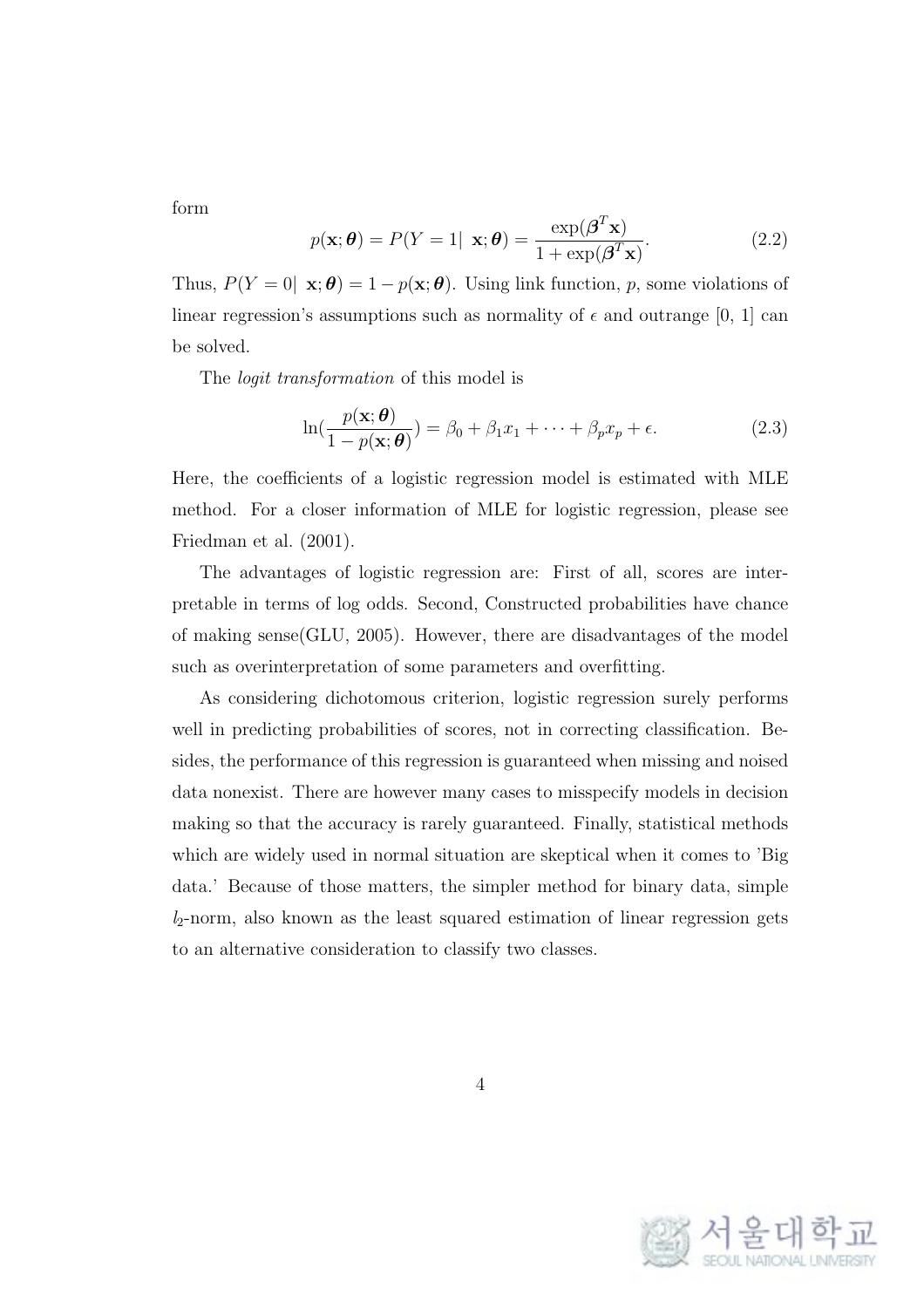#### **2.2 Linear Regression for Binary Data**

Linear regression has the form already mentioned as  $(2.1)$ . Suppose that  $y_i$ has 0, or 1 in binary data for simplicity. Because of this change, the conditions, normality of errors and homoscedasticity are not satisfied.

Linear regression has some assumptions which must be satisfied to estimate and make inferences about the coefficients in the analysis. To see the assumptions of linear regression, refer to Menard (2001). However, to analyze binary data, linear regression in dichotomous criterion violates several assumptions such as,

*•* Linearity

The conditional mean of the binary criterion given the predictor value must be in the range of [0, 1]. However, this sense is often violated in linear regression so logistic regression is recommendable in binary data.

*•* Homoscedasticity

The assumption, "Homoscedasticity", that the variance of the error term,  $\epsilon$ , is the same or constant for all values of the independent variables must be satisfied to use the OLS method to estimate and make inferences about the coefficients in linear regression analysis. This will be always violated when one has a criterion that is distributed binomially. It means that binary outcome variables don't guarantee homoscedasticity so that linear regression is rarely used in dichotomous criterion.

*•* Normality

The errors should be normally distributed in linear regression but this assumption is violated in binary data. That is because the criterion has only two values.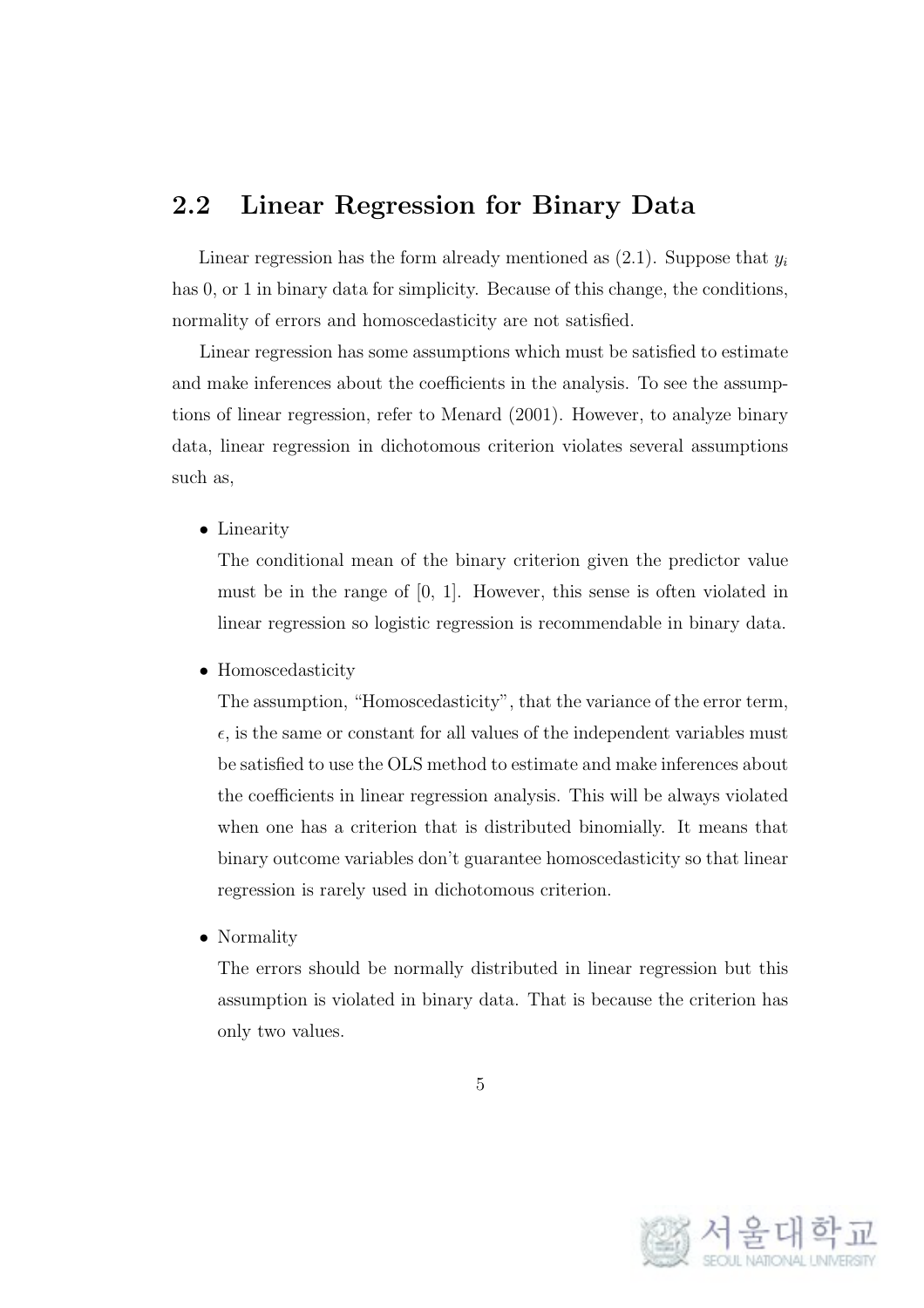Even though these assumptions should be kept to estimate coefficients, these problems can be disregarded in classification which is the ultimate goal of practical decision making cases. These assumptions are related with estimating and making inference about coefficients of the model. For classifying binary set with large data, robustness of analysis should be regarded. Why we should take into account of robustness in classification will be explained the next section.

#### **2.3 The Definition of Robustness in Classification**

Robustness has quite a few meanings in the literature of statistics and machine learning. Especially, we first saw robust classification in Ginodi and Globerson (2011). It was said that being robust to perturbations of the data is usually a desirable property for a classifier because the objective of the learning is to be able to classify new data. In this paper, we also use robustness in the sense of more simplicity and less vulnerability against fluctuations.

One of critical disadvantage of logistic regression is overfitting problem which can be linked to vulnerability. Logistic regression models with large number of independent variables and limited amounts of training data are highly prone to overfitting under maximum likelihood estimation. If the model is overfit, this model is likely to be perturbed by new data. This comes at a cost: it requires much more data to achieve stable results. Thus, logistic regression is not a desirable method in high dimensional data.

Furthermore, in many applications, some of the features  $x_{ij}$  may be missing or corrupted in data. Generative models such as LDA(Linear Discriminant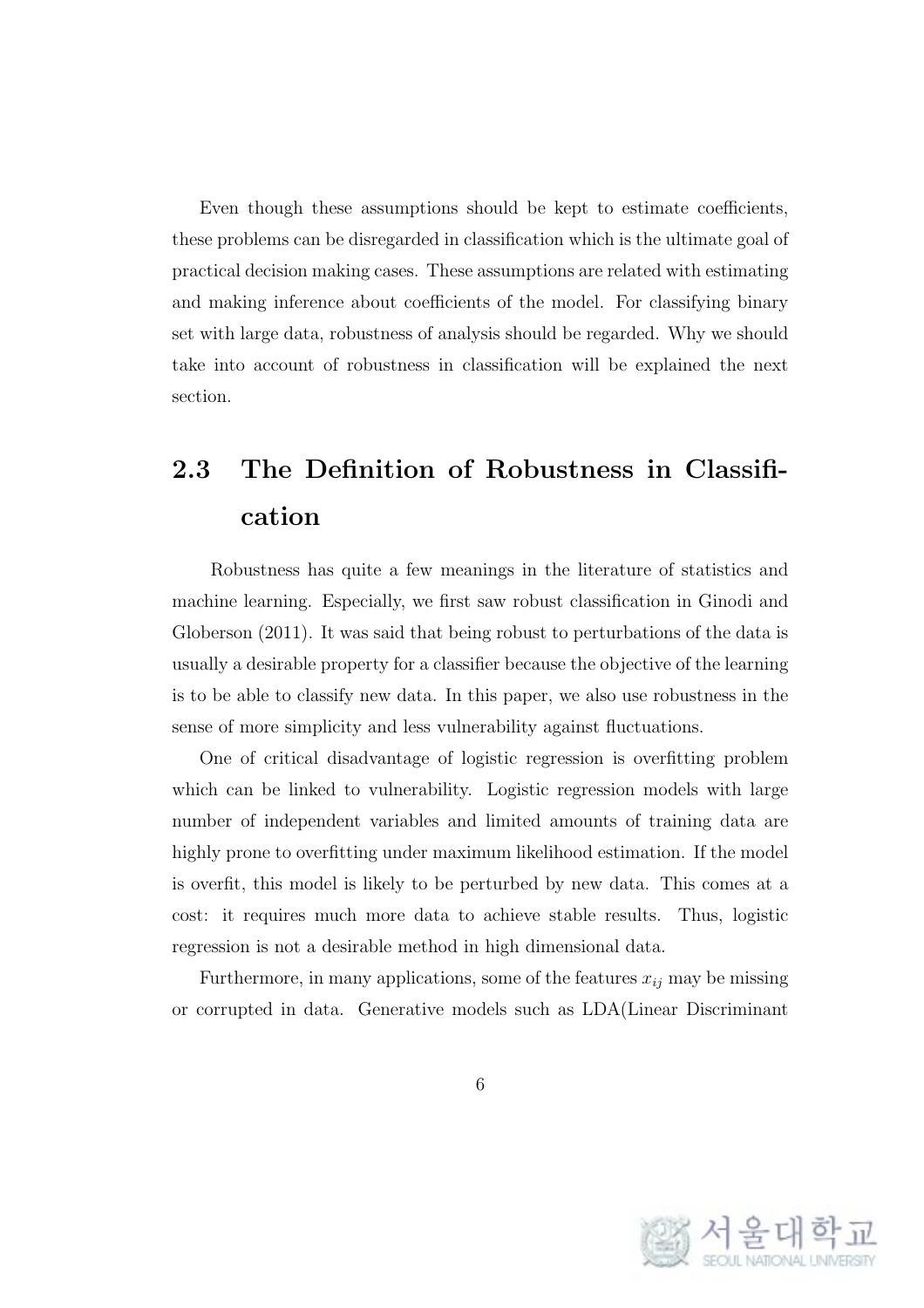Analysis) typically provide better ways to handle this than logistic regression model. Thus, we will explain robustness of linear regression in detail.

#### **2.4 Robustness of Linear Regression**

Recall the *l*<sup>2</sup> linear regression of dichotomous criterion. We will categorize the strengths of linear regression in robustness into three points.

• When the proportion of two dependent values, 0, and 1 are equal, the performace of the linear regression is the same as LDA's. Classifying rule of the Linear regression is not the same as the LDA rule unless the classes have equal numbers of observations (Ripley 1996, Hastie at al. 2008).

For reference, let us explain the LR rule and LDA rule. First, let the predictive value

$$
\hat{y} = \hat{f}(\mathbf{x}) = \hat{\boldsymbol{\beta}}^T \mathbf{x}.
$$
\n(2.4)

We fit a linear regression model to each of the columns of  $y = (y_1, y_2)$ , and the fit given by

$$
\hat{y} = \mathbf{x}(\mathbf{x}^T \mathbf{x})^{-1} \mathbf{x}^T y.
$$
\n(2.5)

As considering minimization of the least squares criterion from (2.1) for binary data,

$$
\sum_{i=1}^{n} (y_i - \beta_0 - \beta^T x_i)^2, \tag{2.6}
$$

then the solution  $\hat{\beta} = (\mathbf{x}^T \mathbf{x})^{-1} \mathbf{x}^T y$ . Consider the rule: classify to class 2 if  $\hat{y}_i > 0.5$  and class 1 otherwise. This rule is the LR rule.

Second, LDA problem with a binary outcome variable; two classes with class sizes  $n_1$ ,  $n_2$ . Suppose that we model each class density as multi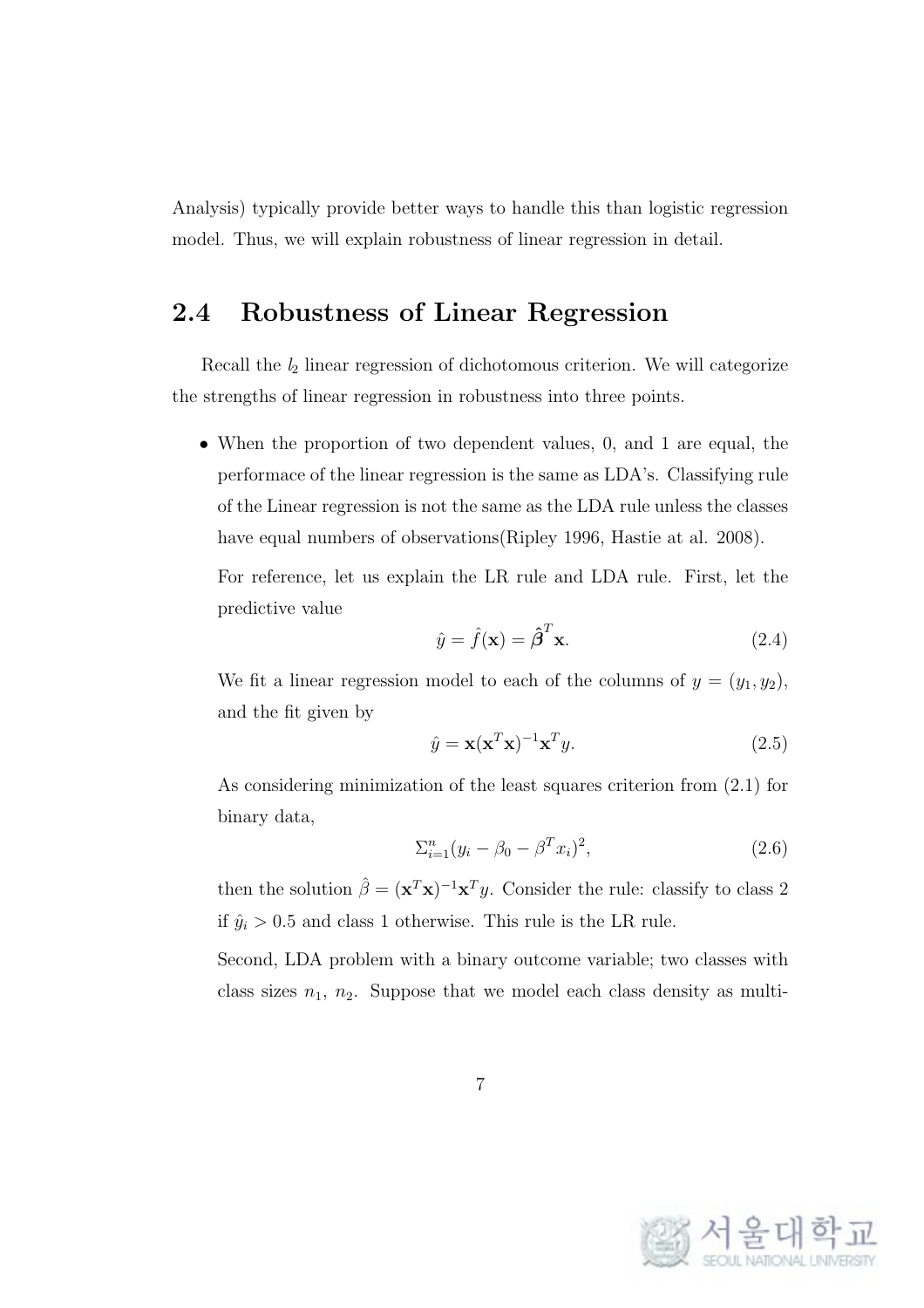variate Gaussian

$$
f_k(x) = \frac{1}{(2\pi)^{p/2} |\Sigma|^{1/2}} e^{-\frac{1}{2}(x - \mu_k)^T \Sigma^{-1} (x - \mu_k)}
$$
(2.7)

with a common covariance matrix  $\Sigma$ . In comparing two classes 1 and 2, it is sufficient to look at the log-ratio, and we see that

$$
\log \frac{P(Y=0|\mathbf{X}=\mathbf{x})}{P(Y=1|\mathbf{X}=\mathbf{x})} = \log \frac{f_1(\mathbf{x})}{f_2(\mathbf{x})} + \log \frac{\pi_1}{\pi_2}
$$
(2.8)  
= 
$$
\log \frac{\pi_1}{\pi_2} - \frac{1}{2}(\mu_1 + \mu_2)^T \Sigma^{-1}(\mu_1 - \mu_2)
$$

$$
+ x^T \Sigma^{-1}(\mu_1 - \mu_2),
$$
(2.9)

an equation linear in *x*.

In practice we do not know the parameters of the Gaussian distributions, and will need to estimate them using our training data. For the estimation, refer to Friedman et al. (2001) in detail. From the (2.8) and estimation, the LDA rule classifies to class 2 if

$$
x^T \hat{\Sigma}^{-1}(\hat{\mu}_2 - \hat{\mu}_1) > \frac{1}{2} \hat{\mu}_2^T \hat{\Sigma}^{-1} \hat{\mu}_2 - \hat{\mu}_1^T \hat{\Sigma}^{-1} \hat{\mu}_1 + \log(N_1/N) - \log(N_2/N) \tag{2.10}
$$

and class 1 otherwise. Finally, these two rules are not the same when the condition that each classes has equal numbers of observations is not satisfied.

 $E(Y_k|\mathbf{X} = \mathbf{x})$ , conditional expectation of each of the random variable,  $Y_k$ , seems a sensible goal. However, the predictor,  $\hat{f}_k(x)$  of linear regression can be less than 0 or greater than 1, it doesn't seem reasonable(Friedman et al., 2001). But, if we expand linear regression onto basis expansions  $h(X)$  of the inputs, this approach gets consistent estimates of the probabilities. Therefore, as the size of the training set *n* grows bigger, we adaptively include more basis elements so that linear regression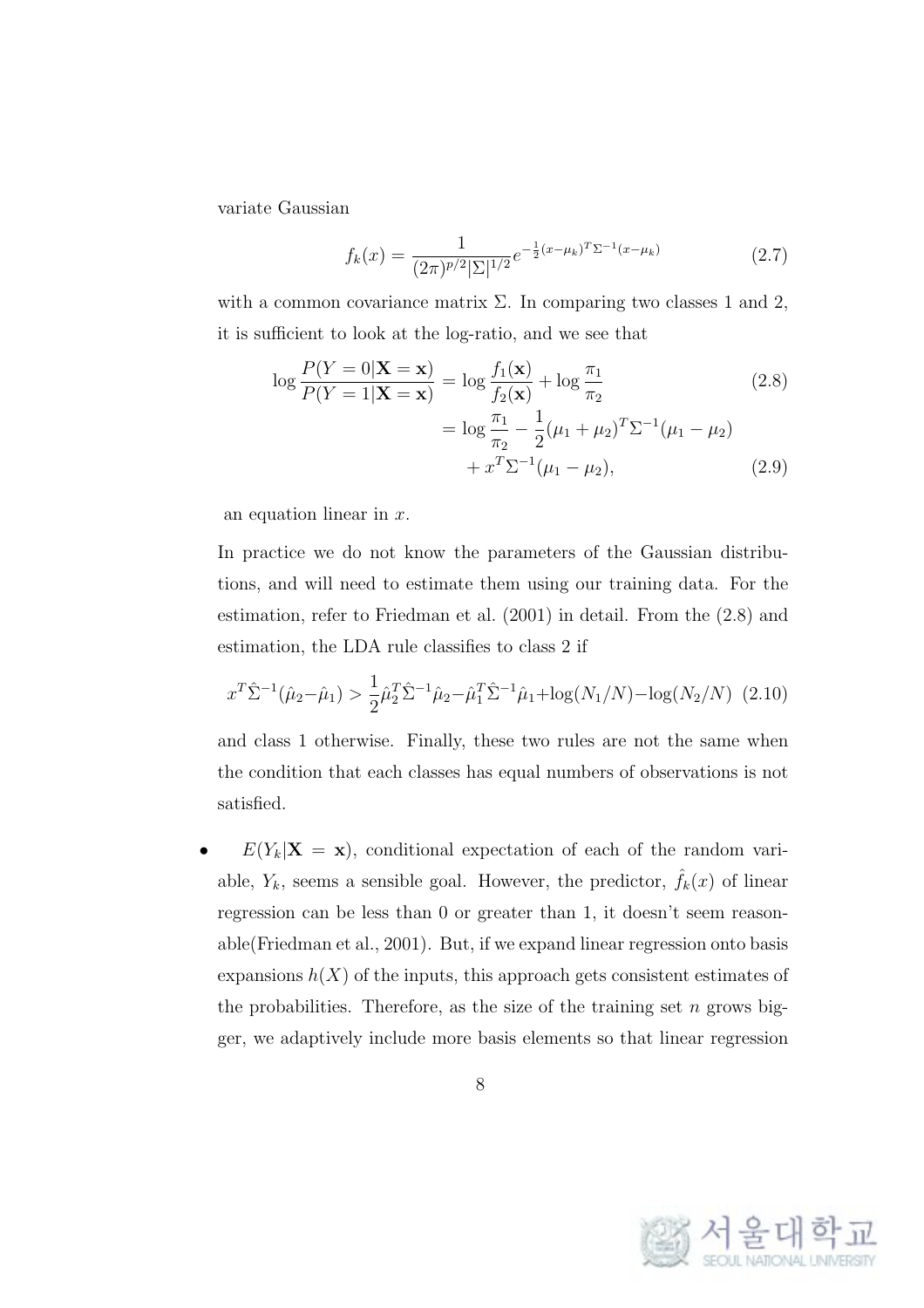onto these basis functions approaches conditional expectations. Thus, even if the proportions in the training set are different, the classification of *l*<sup>2</sup> regression analysis is reasonable.

The third one we want to emphasize for robustness of the linear regression is that methods to compute linear regression with large data have been well developed. For example, there is a case, "sampling algorithms for *l*<sup>2</sup> regression." Drineas et al. (2006) studied sampling algorithms for the basic linear-algebra problem of *l*<sup>2</sup> regression with large data.

Thus, we assume to take the linear regression analysis in dichotomous criterion with huge data as an alternative method, rather than other methods, LDA, and logistic regression analysis. To make certain of what we assume, we explore earlier studies based on some conjectures and simulate them.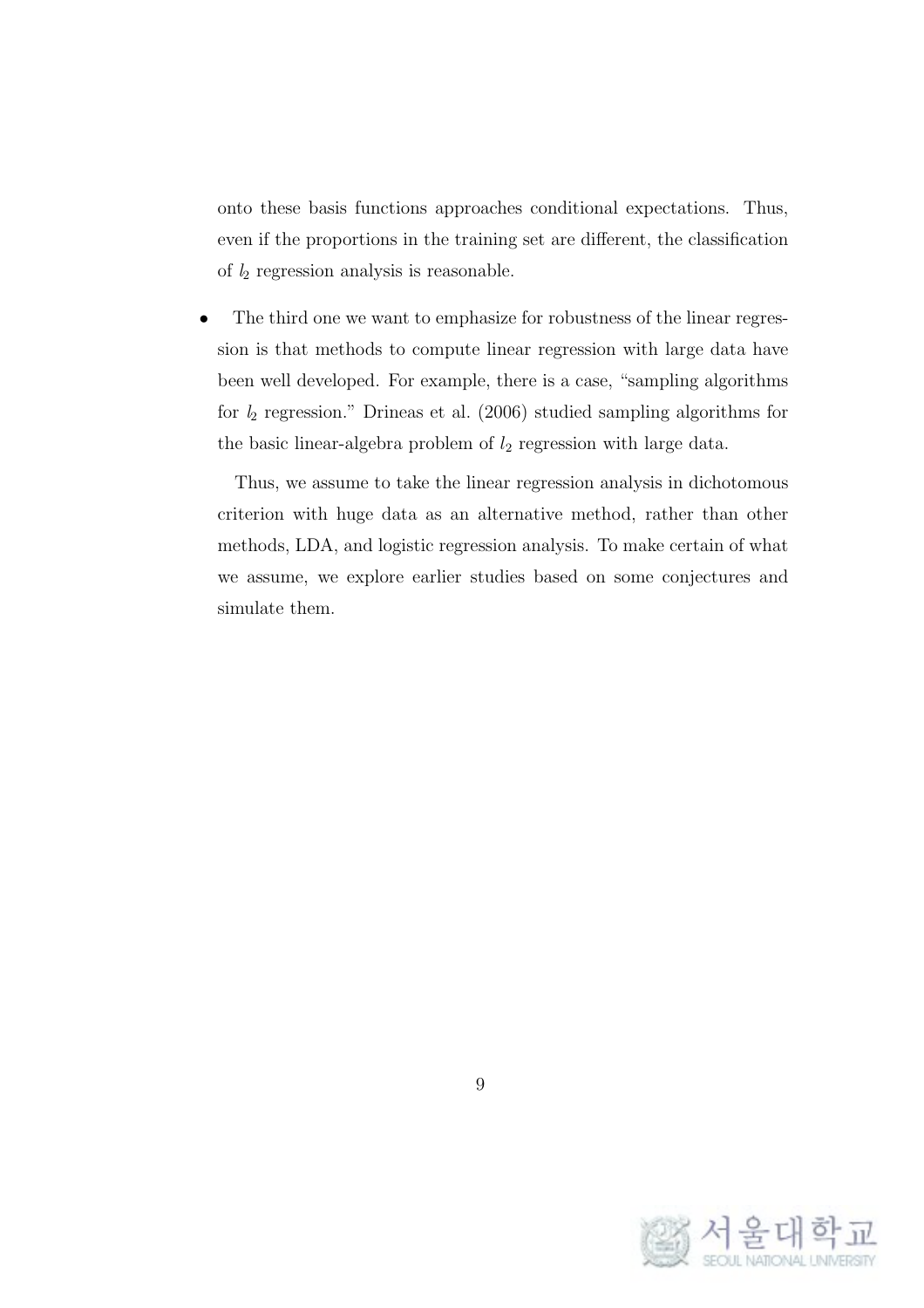### **Chapter 3**

### **Applications to Data**

#### **3.1 The Earlier Studies**

Before starting simulations, we first have two conjectures about when the classification by logistic regression analysis works poorly.

First thing is that performance of logistic regression gets worse even though the true model is logistic when the number of independent variables gets higher. In other words, the analysis of logistic regression works badly in high dimensional data.

Second, we guess that when a model is misspecified, logistic regression performs poorer than linear regression does as increasing the number of explanatory variables. Based on these assumptions, those cases already experimented are inspected.

Based on the conjectures, we study the cases already done. According to Pohlman and Leitner (2003), *l*<sup>2</sup> linear regression and logistic regression analysis produced very similar results when applied to the same two data sets in their paper. However, estimates the probabilities of dependent category by logistic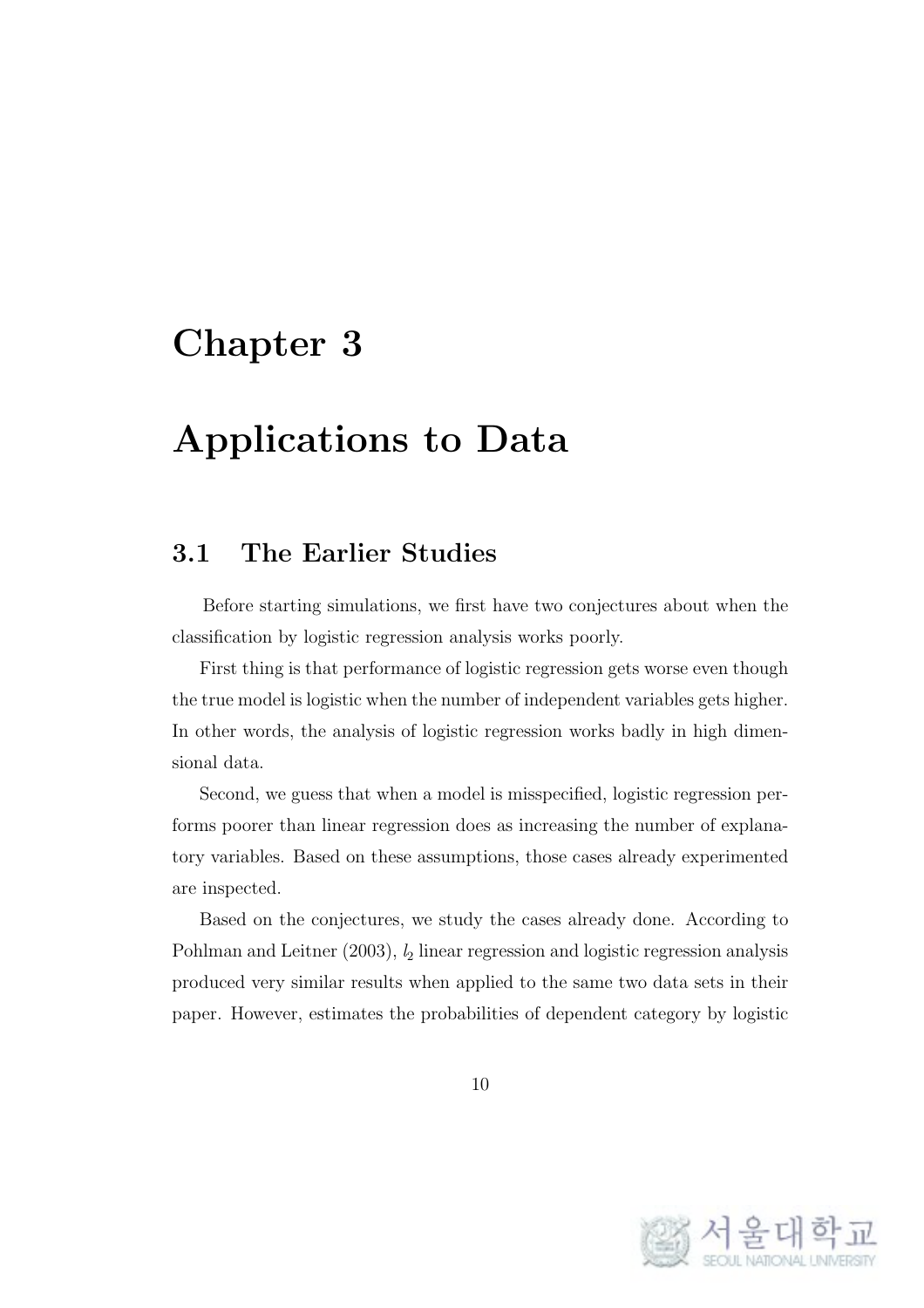regression are more accurate, which is commonly known.

By Komarek (2004), logistic regression is reconsidered in data mining and high dimensional classification. As it is written, logistic regression is slow, unstable, and unsuitable for large learning. To solve this problem, logistic regression for fast classification is implemented with large data by regularization to avoid numerical instability, and an efficient implementation.

In other case, animal carcinogenicity experiments are analyzed by the Hoel-Walburg test, and the lifetime incidence test both of which arise as a likelihood score test from a logistic model according to Begg and Lagakos (1990). Comparing Hoel-Walburg test, the lifetime incidence test is inefficient because of only difference of dealing with an important covariate. Lifetime incident test is an example of model misspecification. They study the efficiency of logistic model not robustness of it.

#### **3.2 Simulation Description**

Based on the already inspected cases, two conjectures are simulated. We set that two classes have the same proportion. The number of independent variables is written as p.

We set the training set  $n_{tr} = 100$  and test set  $n_{ts} = 10000$ . For 100 iterations, we get 100 prediction errors of each model. Even though the number of independent variables get higher, *∥β∥*<sup>2</sup> is still fixed to control proper data's dispersion. The explanatory variables are independent with one another.

$$
\mathbf{X} = (X_1, \cdots, X_p)^T \sim N(\mathbf{0}_p, c\Sigma_I),
$$
\n(3.1)

where *c* is constant, and  $\Sigma_I$  is  $p \times p$  identity matrix.

By increasing the number of independent variables, we generate the data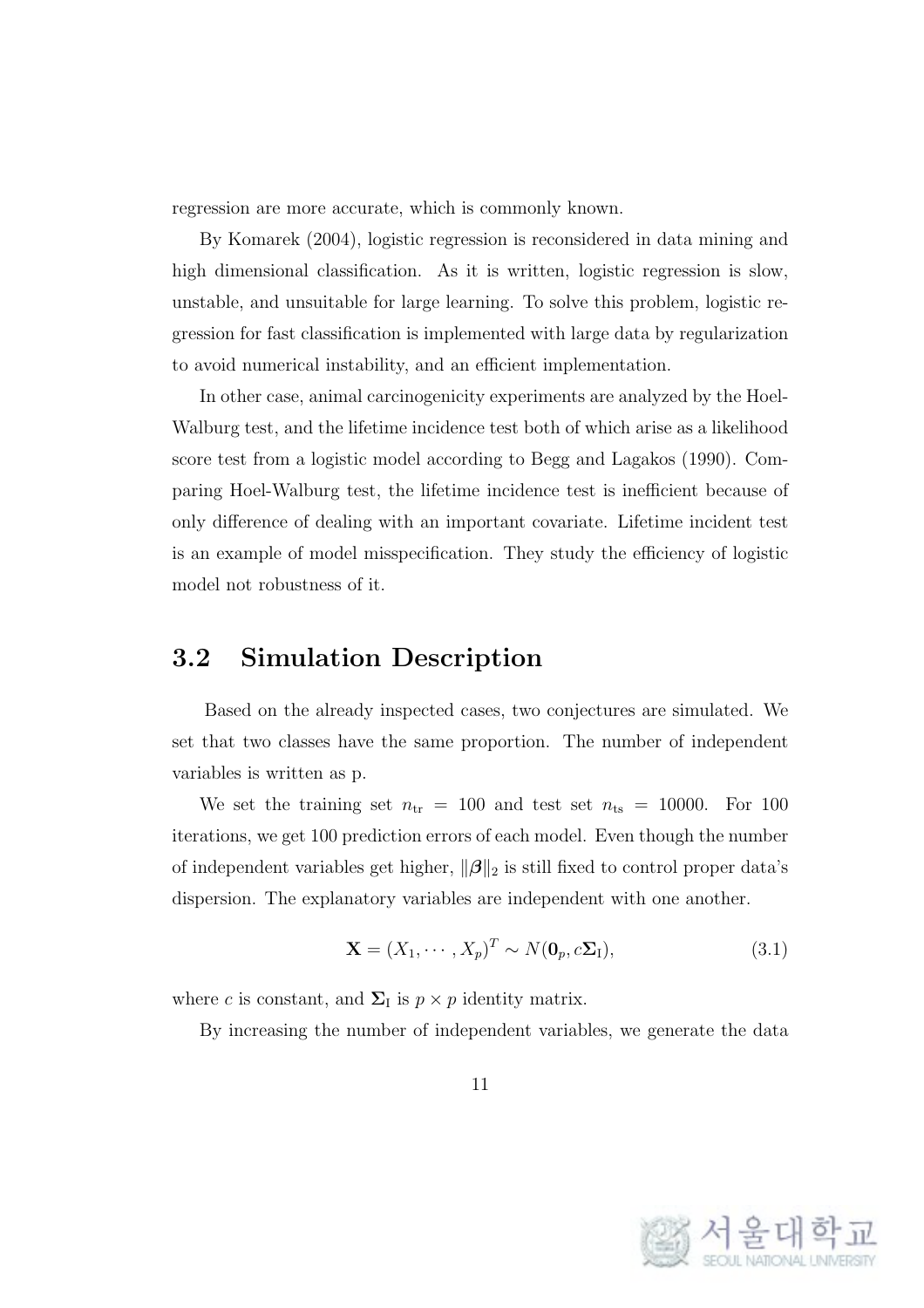from 4 cases of true model; logistic model, probit model, LDA model, and QDA model. And, we analyze the data by 4 methods, such as  $LSE(l_2)$  linear regression analysis), Logit(logistic regression analysis), Probit(probit analysis), and LDA(linear discriminant analysis).

• The first one is when the true model follows logit model.

If 
$$
z \sim \text{Logistic}(0, 1), z + \mathbf{x}^T \boldsymbol{\beta} \sim \text{Logistic}(\mathbf{x}^T \boldsymbol{\beta}, 1)
$$
 (3.2)

, where **x** are observations generated from random variable **X**  $\sim N(\mathbf{0}_p, c\mathbf{\Sigma}_{\mathrm{I}})$ .  $y = 1$ , when  $z + \mathbf{x}^T \boldsymbol{\beta} > 0$ . Otherwise,  $y = 0$ .

From the simulated samples, we analyze the prediction errors of each method. As the number of independent variables(p) gets higher, the difference of accuracy between LSE and Logit gets bigger like Table 3.1. Seeing boxplots in Figure 3.1, the difference can be seen more clearly.

Table 3.1: The Mean of Prediction Error of True: Logistic Model

|        | $p=10$ | $p=20$ | $p=30$ | $p=40$ |
|--------|--------|--------|--------|--------|
| LSE    | 0.2357 | 0.2630 | 0.2880 | 0.3169 |
| Logit  | 0.2350 | 0.2669 | 0.3034 | 0.3467 |
| Probit | 0.2349 | 0.2670 | 0.3033 | 0.3465 |
| LDA    | 0.2357 | 0.2630 | 0.2880 | 0.3169 |

• The second one is when the true model generates from probit model.

$$
\text{If } z \sim N(0, 1), \, z + \mathbf{x}^T \boldsymbol{\beta} \sim N(\mathbf{x}^T \boldsymbol{\beta}, 1) \tag{3.3}
$$

, where **x** are observations generated from random variable **X**  $\sim N(\mathbf{0}_p, c\mathbf{\Sigma}_{\mathbf{I}})$ .  $y = 1$ , when  $z + \mathbf{x}^T \boldsymbol{\beta} > 0$ . Otherwise,  $y = 0$ .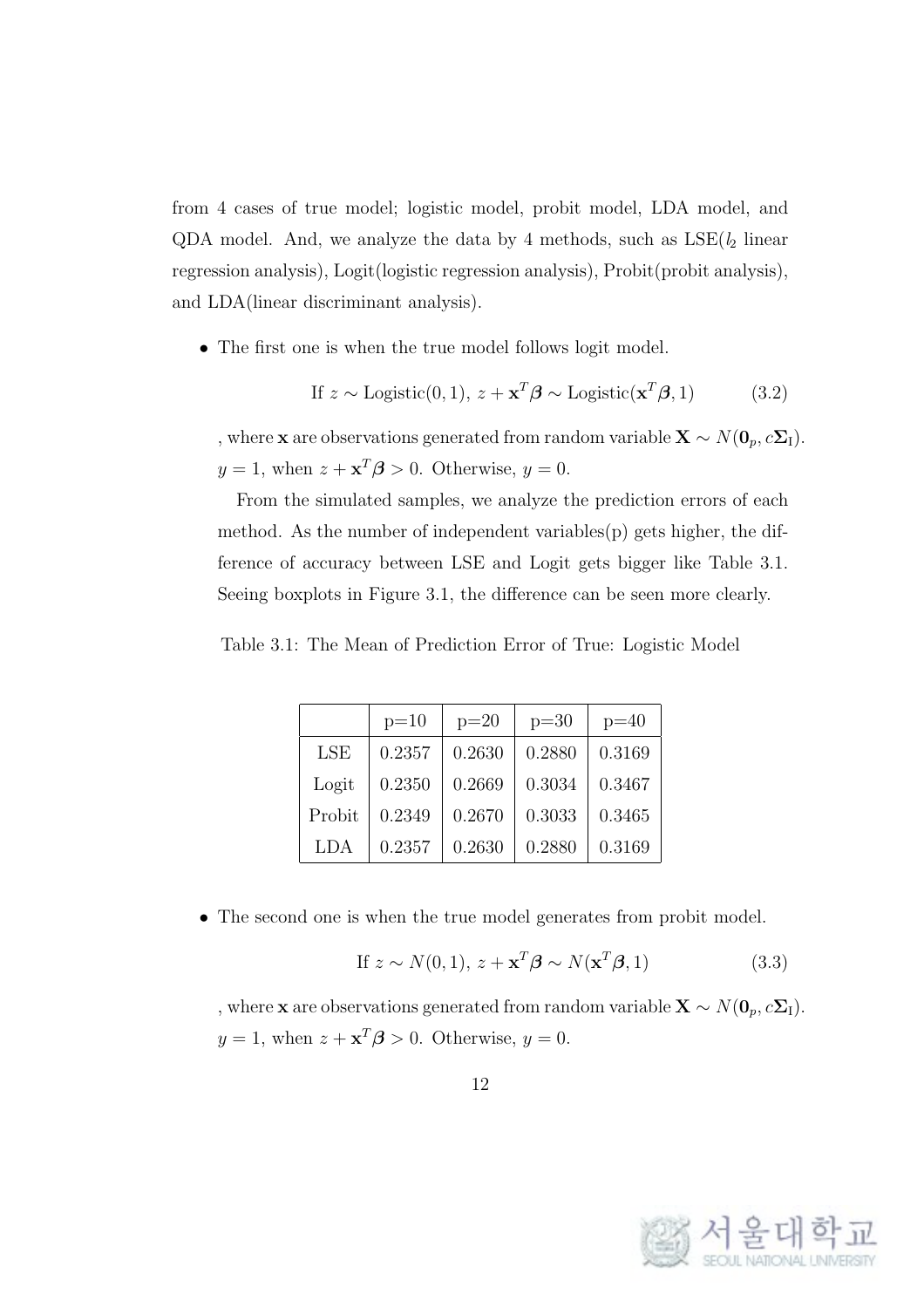When  $p=10$ , probit model analysis is the best method for guessing the data generated from probit model. However, after p grows, LSE shows robustness.

|        | $p=10$ | $p=20$ | $p=30$ | $p=40$ |
|--------|--------|--------|--------|--------|
| LSE    | 0.1630 | 0.1885 | 0.2176 | 0.2412 |
| Logit  | 0.1603 | 0.1975 | 0.2396 | 0.2634 |
| Probit | 0.1597 | 0.1974 | 0.2383 | 0.2644 |
| LDA    | 0.1630 | 0.1885 | 0.2176 | 0.2412 |

Table 3.2: The Mean of Prediction Error of True: Probit Model

• The third one is when the true model generates from two different normal distribution with the same covariance matrix, which is for LDA. One class follows  $N(\mathbf{0}_p, c\Sigma_I)$ , and the other one is  $N(\boldsymbol{\mu}_p, c\Sigma_I)$ , where  $\boldsymbol{\mu}_p =$  $(1, 1, 0, \cdots, 0)^T$ .

Table 3.3: The Mean of Prediction Error of True: LDA

|        | $p=10$ | $p=20$ | $p=30$ | $p=40$ |
|--------|--------|--------|--------|--------|
| LSE    | 0.2683 | 0.2968 | 0.3185 | 0.3425 |
| Logit  | 0.2697 | 0.3005 | 0.3340 | 0.3662 |
| Probit | 0.2699 | 0.3002 | 0.3343 | 0.3654 |
| LDA    | 0.2683 | 0.2968 | 0.3185 | 0.3425 |

As seen in Table 3.3, LSE and LDA clearly is the best method to guess the data. Because we assign two class with equal proportion, 0.5 and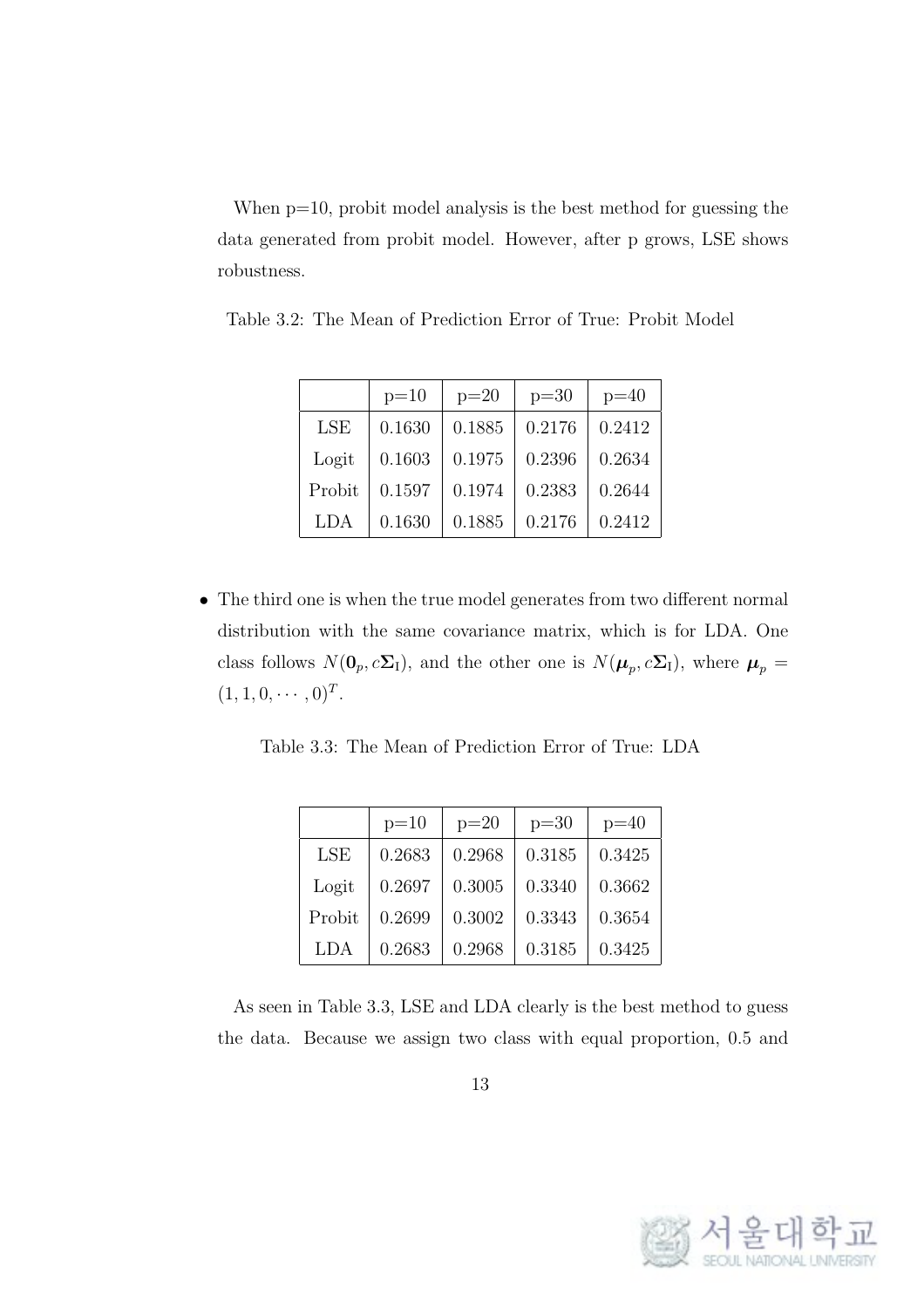0.5, their performance, LSE and LDA, is the same in Table 3.3.

*•* The last one is when the true model generates from two different normal distribution, which is for QDA. One class follows  $N(\mathbf{0}_p, c_1\mathbf{\Sigma}_{\mathbf{I}})$ , and the other one is  $N(\mu_p, c_2\Sigma_I)$ , where  $\mu_p = (1, 1, 0, \dots, 0)^T$ . In our simulation, we assign  $c_1 = 1$ ,  $c_2 = 0.5$  to observe two separated classes properly.

As seen in Table 3.4, the difference between LSE and Logit gets bigger as the number of explanatory variables increases.

|            | $p=10$ | $p=20$ | $p=30$ | $p=40$ |
|------------|--------|--------|--------|--------|
| <b>LSE</b> | 0.2264 | 0.2541 | 0.2769 | 0.2969 |
| Logit      | 0.2301 | 0.2638 | 0.3007 | 0.3304 |
| Probit     | 0.2305 | 0.2641 | 0.3005 | 0.3304 |
| LDA        | 0.2264 | 0.2541 | 0.2769 | 0.2969 |

Table 3.4: The Mean of Prediction Error of True: QDA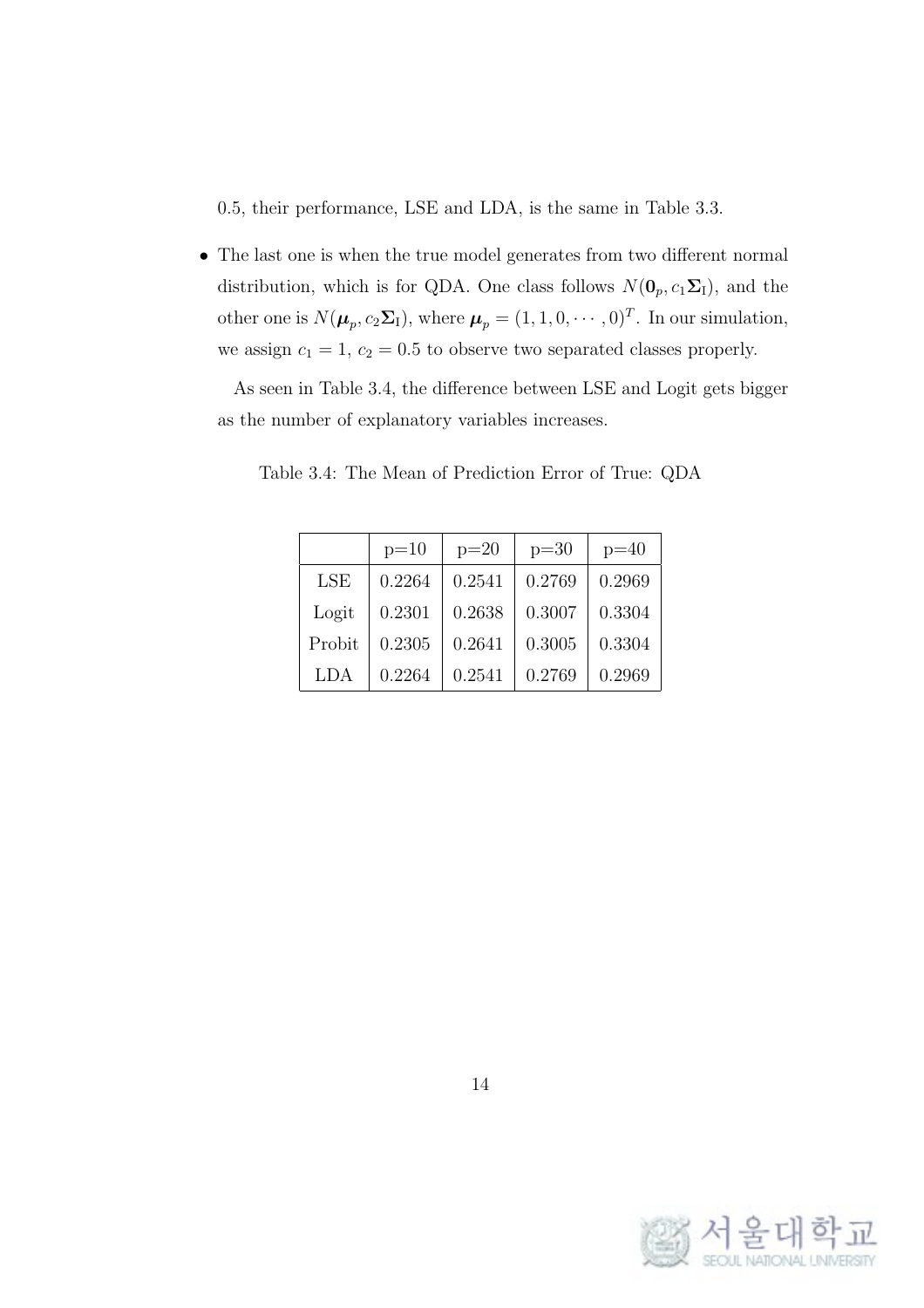

Figure 3.1: Boxplot of Prediction Errors of True: Logistic Model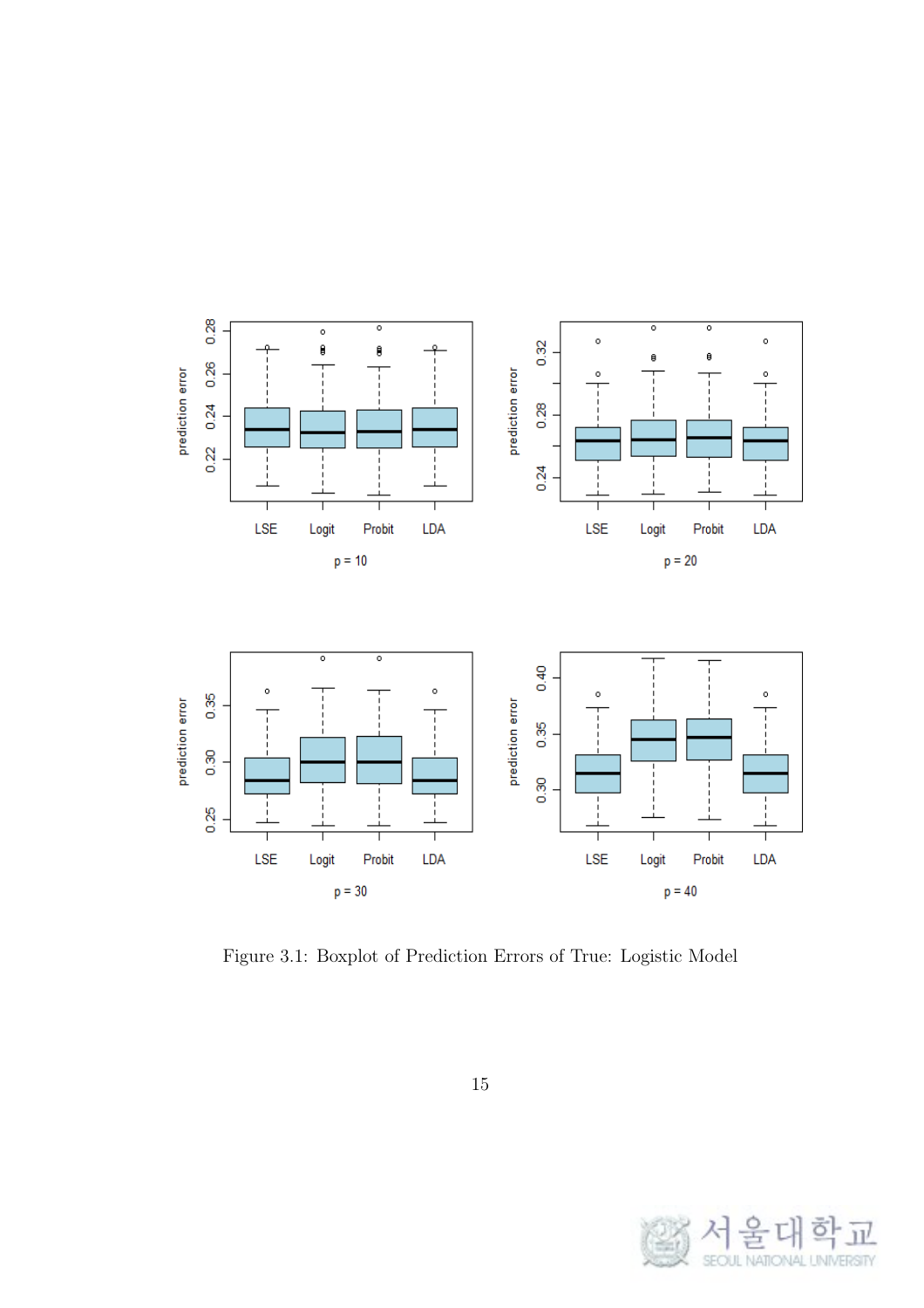

Figure 3.2: Boxplot of Prediction Errors of True: Probit Model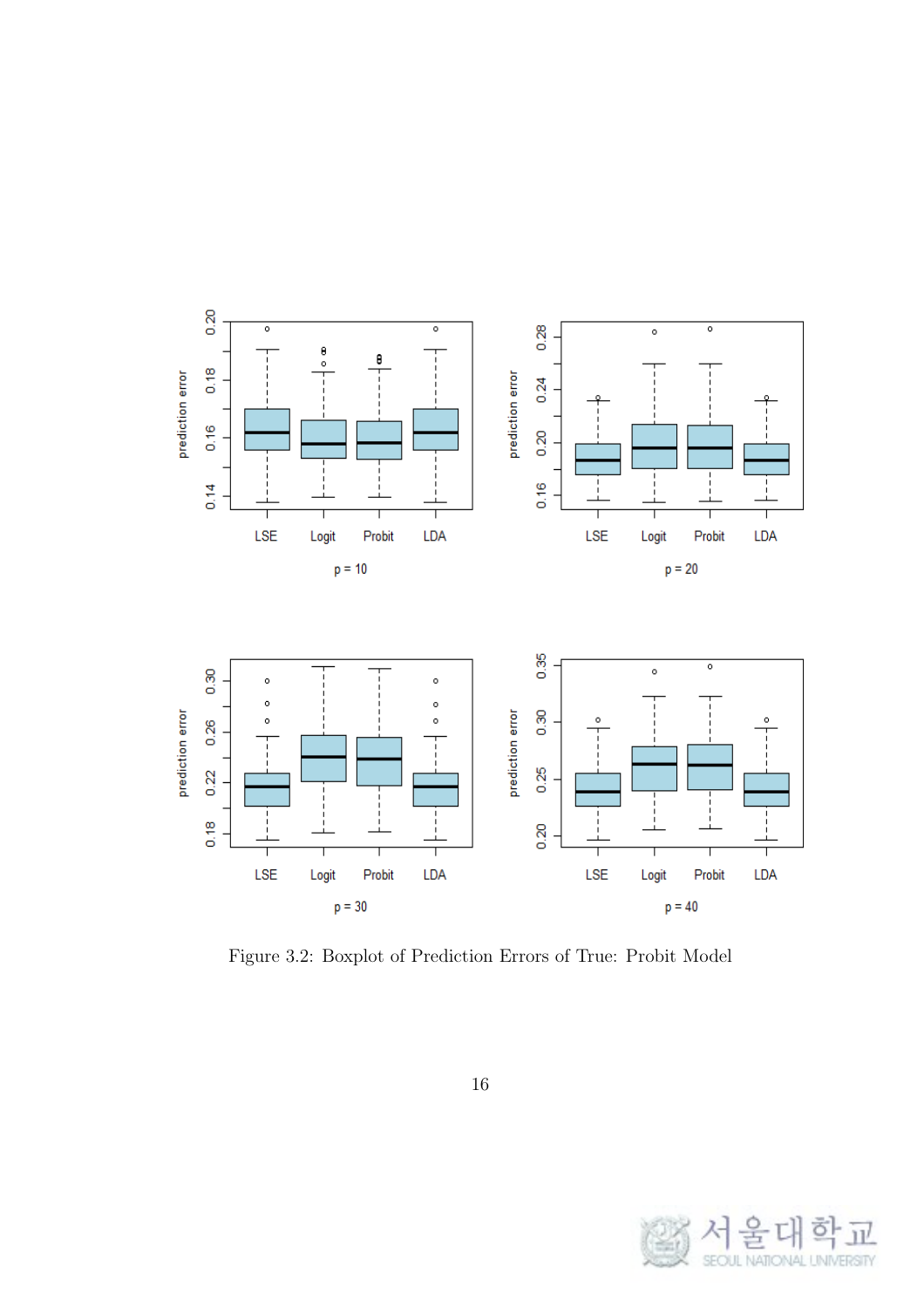

Figure 3.3: Boxplot of Prediction Errors of True: LDA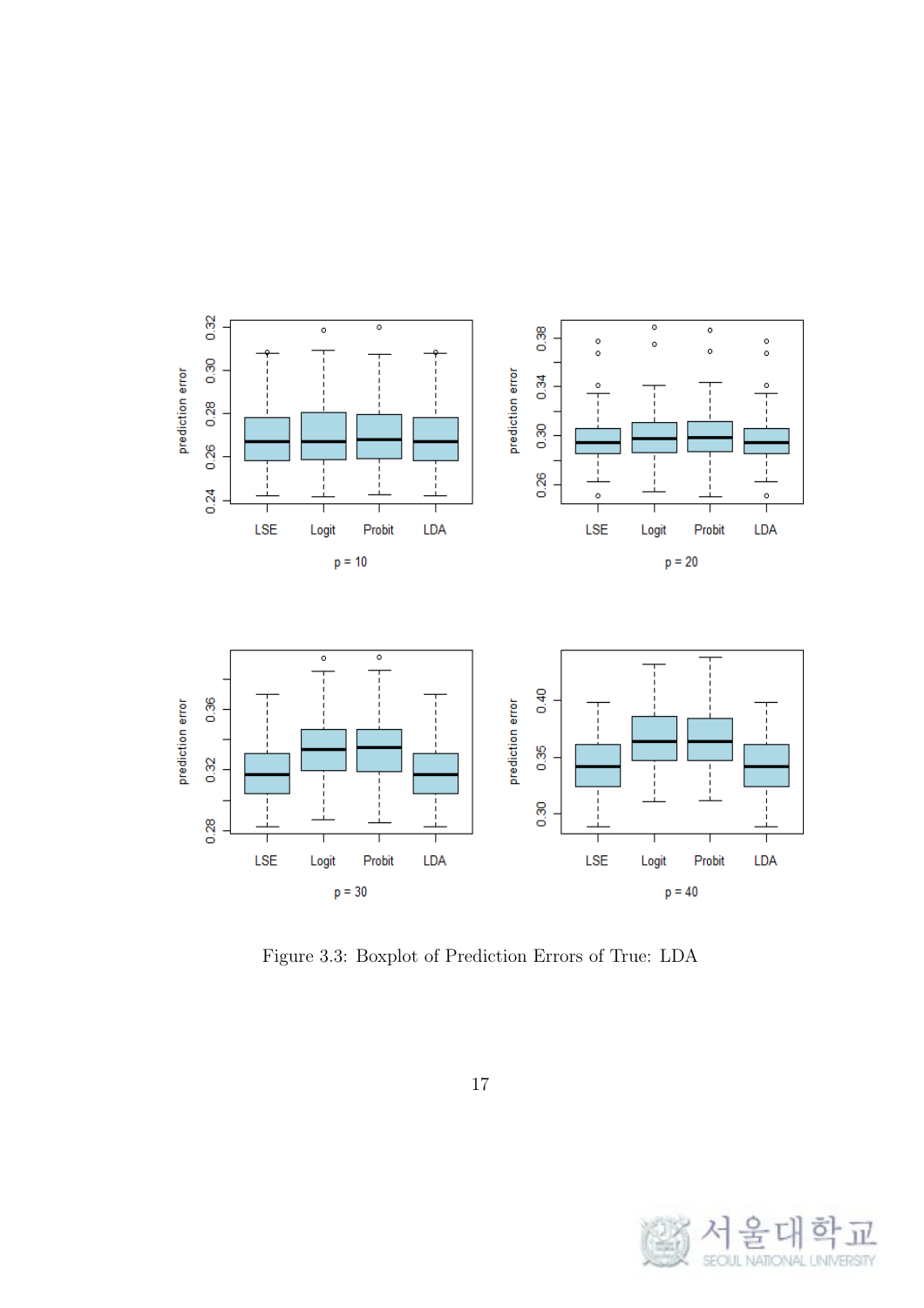

Figure 3.4: Boxplot of Prediction Errors of True: QDA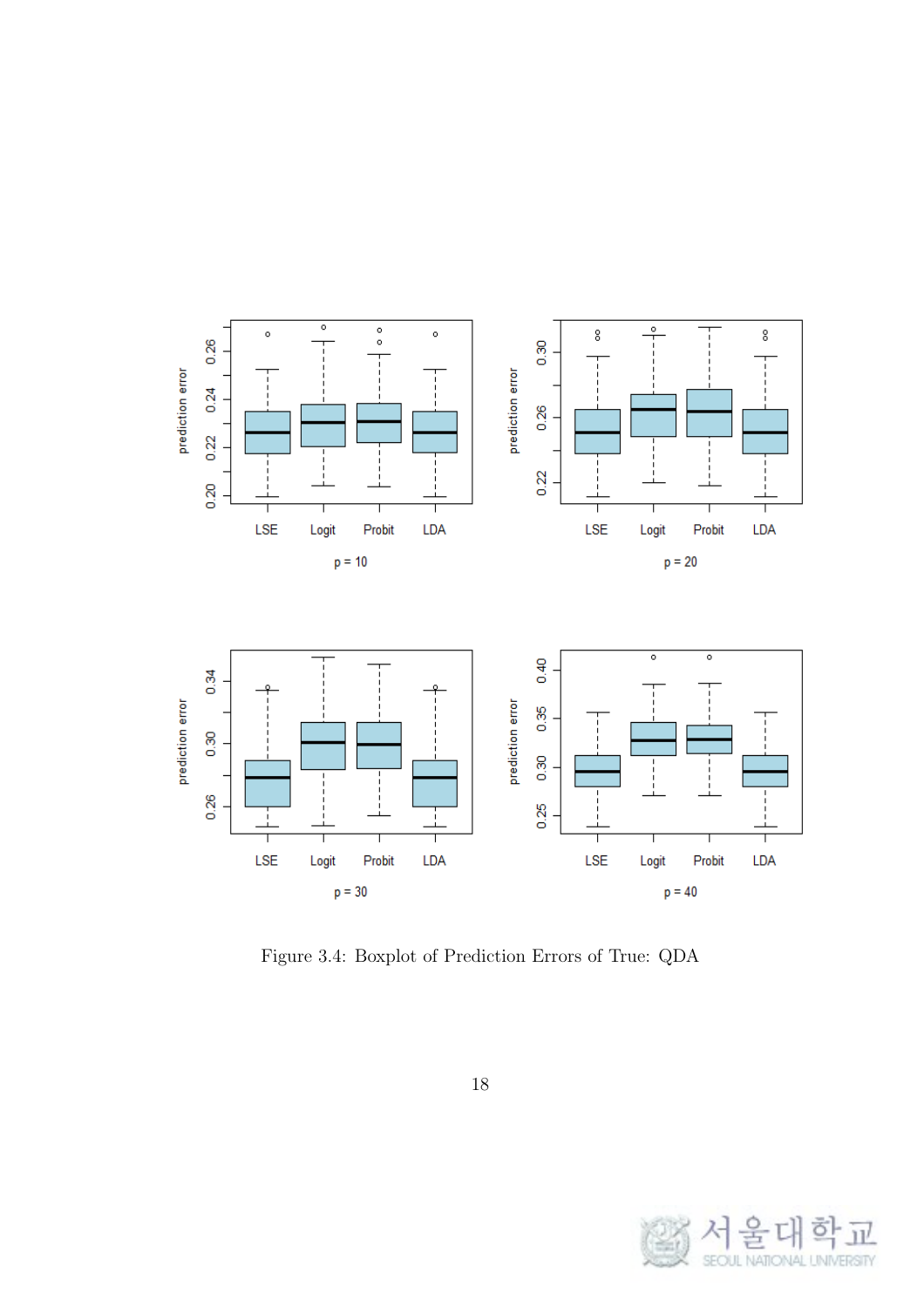#### **Chapter 4**

### **Discussion**

Among LDA, probit analysis, logistic analysis, and *l*<sup>2</sup> linear regression analysis, *l*<sup>2</sup> linear regression analysis is the best method for classification with high explanatory variables in our simulations. By simulation, LSE is a recommended method for dichotomous criterion with the same proportion. As p grows, the performance of LSE is surely better than the one of logistic regression analysis. Robustness of LSE is explained.

We need a further study to identify the performance of LSE in a case two classes are not equally distributed. Simulations with correlated independent variables are done but, they are abbreviated. That is because their performance seems quite the same with the simulations we have described above although the accuracy of prediction of it decreases.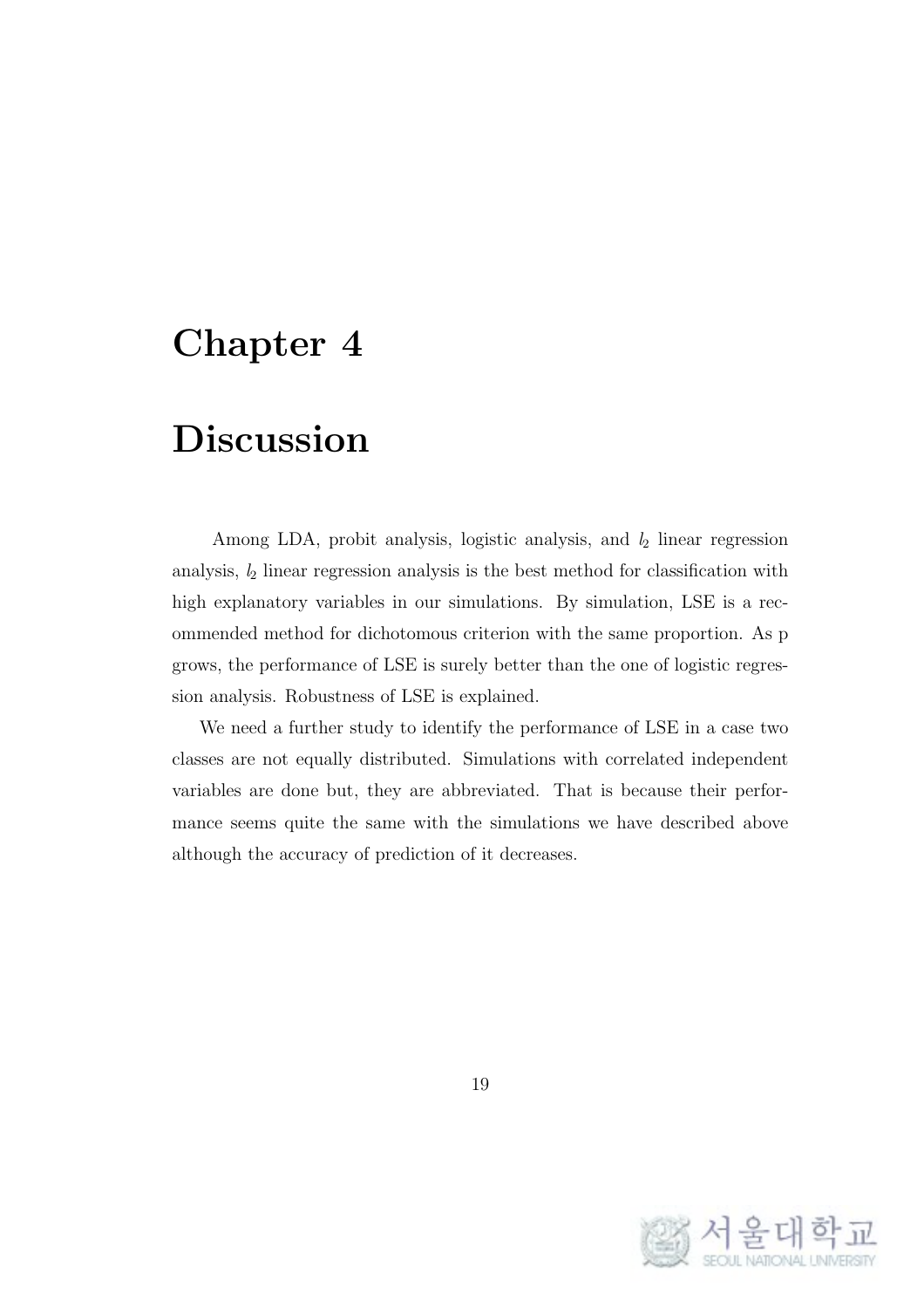### **Bibliography**

- Begg, M.D. and Lagakos, S. (1990). On the consequences of model misspecification in logistic regression. *National Institute of Environmental Health Science*, **87**, 69.
- Drineas, P. and Mahoney, M.W. and Muthukrishnan, S. (2006). Sampling algorithms for l 2 regression and applications. *Proceedings of the seventeenth annual ACM-SIAM symposium on Discrete algorithm*, 1127–1136.
- Friedman, J. and Hastie, T. and Tibshirani, R. (2001). *The elements of statistical learning*, **1**, 101–109, 135–136.
- Ginodi, I. and Globerson, A. (2011). Gaussian Robust Classification. *arXiv preprint arXiv:1104.0235*, 8–9.
- GLU, A. (2005). CREDIT SCORING METHODS AND ACCURACY RATIO. 33–35.
- Komarek, P. (2004) Logistic regression for data mining and high-dimensional classification *Robotics Institute*, 222.
- Menard, S. (2001) *Applied logistic regression analysis*, **106**, 4–5.
- Pohlman, J.T. and Leitner, D.W.(2003). A comparison of ordinary least squares and logistic regression.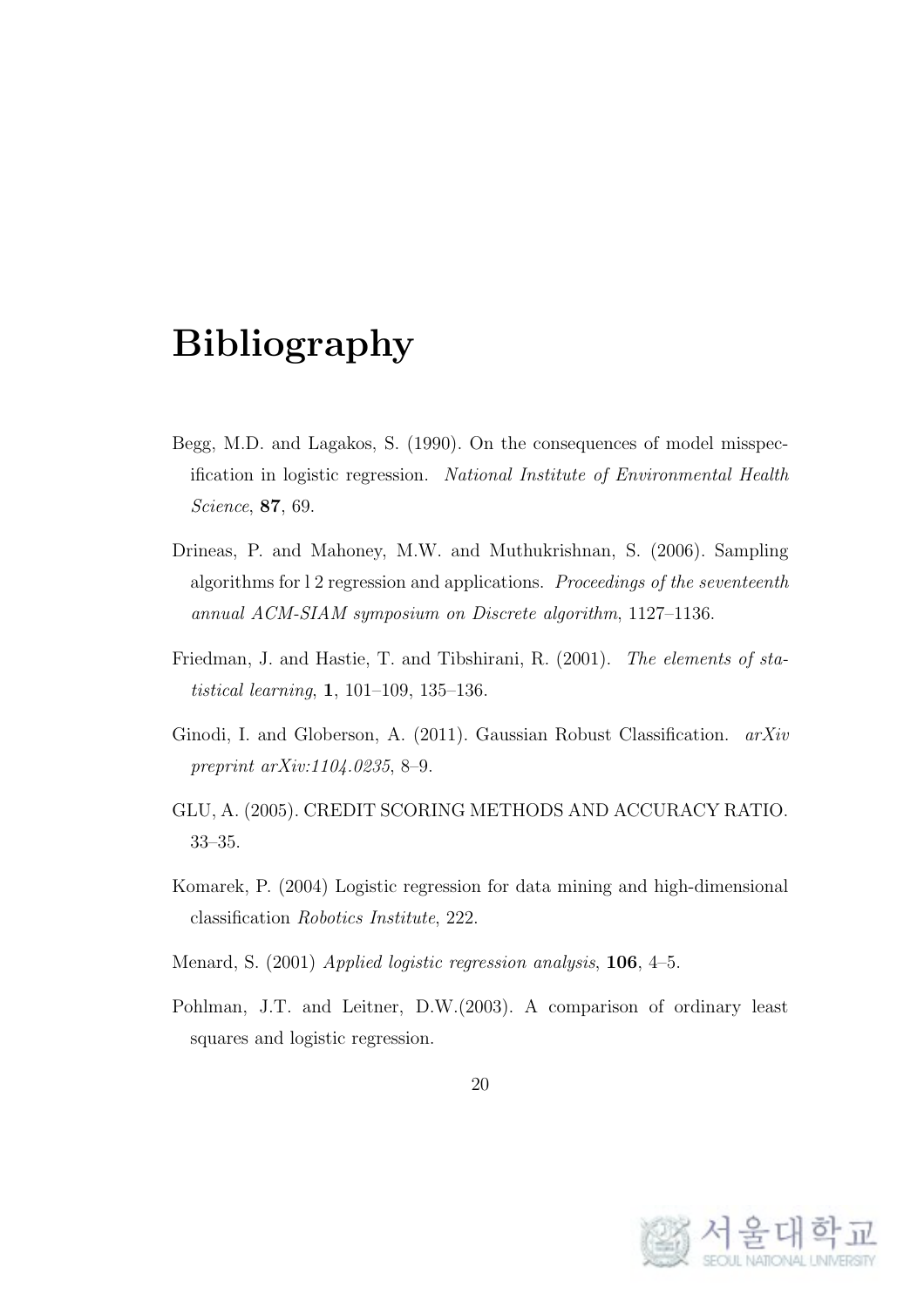Ripley, B.D. (1996). Pattern recognition and neural networks. *Cambridge Uni. Press, Cambridge.*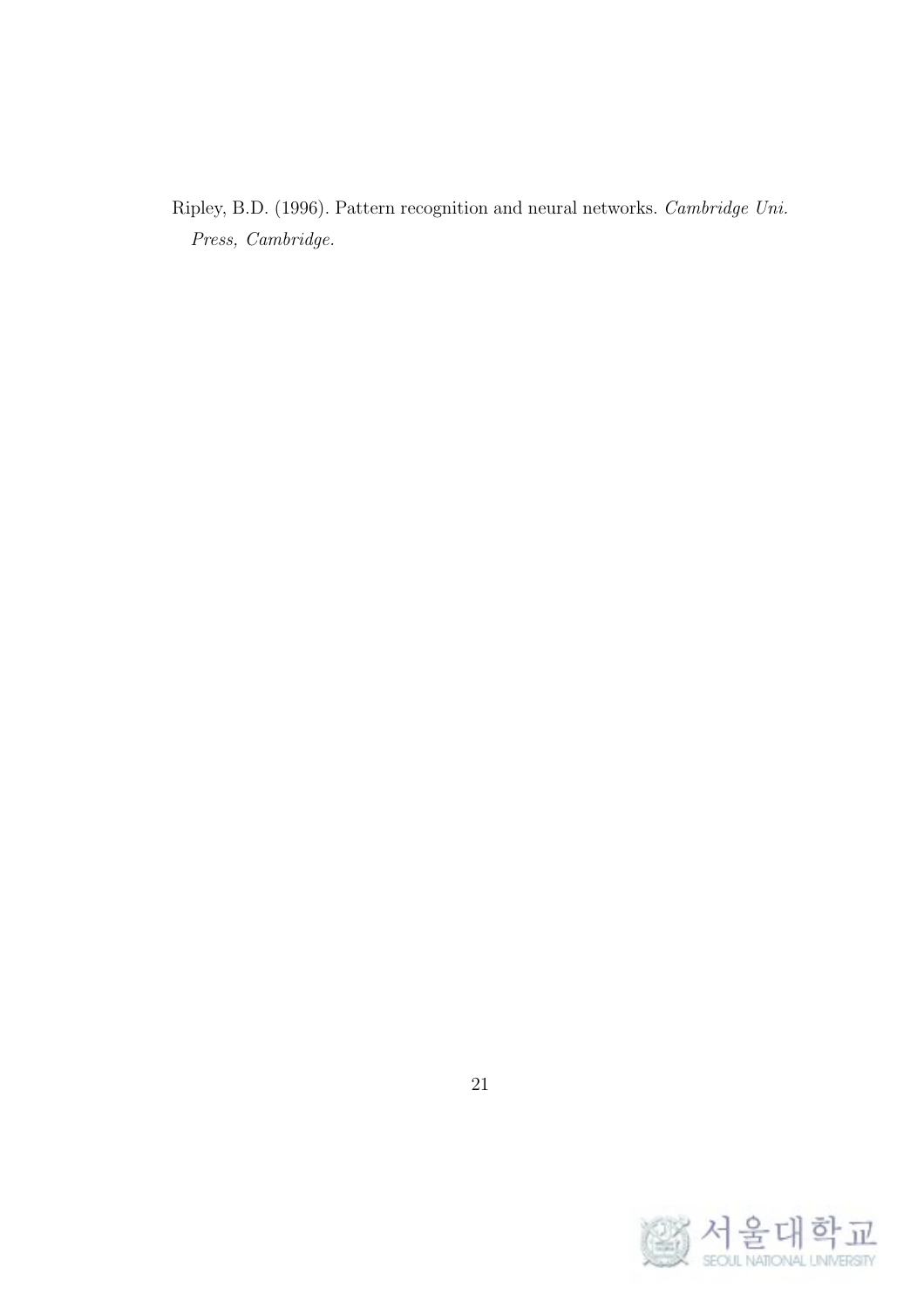# **국문초록**

데이터가 대두되며 분석에 대한 simplicity와 robustness가 강조되고 있기 때문에 간단하면서 상대적으로 데이터 변화에 로버스트한 모델을 찾는 것 이 이 연구의 관심사였다.

실생활에서 의사결정 시 모델에 가장 중요한 것 중 하나는 데이터를 잘 분류하는 것이다. 로지스틱 모델이 반응 변수에 대한 probability를 잘 추정 하여 score test의 정확성을 인정받았다. 하지만 반응 변수에 대한 값을 잘 예 측하는 것보다 결국 분류의 목적에 착안하여 선형 회귀 모델을 효율성 있게 사용할 수 있지 않느냐는 의문을 가지게 되었다. 결국 데이터 분류를 목적 으로 하는 자료에서 로지스틱 모델이 이 분류뿐만이 아니라 일반적으로 많 이 쓰이는 선형회귀분석보다 더 나은 지에 대한 것을 검증하고자 이 연구를 시작하였다.

로지스틱 모델이 새로운 데이터에 대한 로버스트가 상대적으로 LDA보 다 약하다는 것이 연구가 되어 있었고(GLU, 2005), Overfitting에 대한 문제 또한 있다는 것이 알려져 있었다. 또한, 이분류에서 두 클래스의 비율이 같 지 않을 경우, LDA와 선형회귀의 performance가 동일하지 않다(Friedman et al., 2001).

시뮬레이션을 시행하기 전에 두 클래스의 비율은 같다고 설정하였고, 독 립 변수가 서로 독립인 경우와 독립이지 않은 경우, 두 가지를 모두 살펴 보았다. 이 조건 아래, 추론한 두 가지 가설을 검증하기 위해 시뮬레이션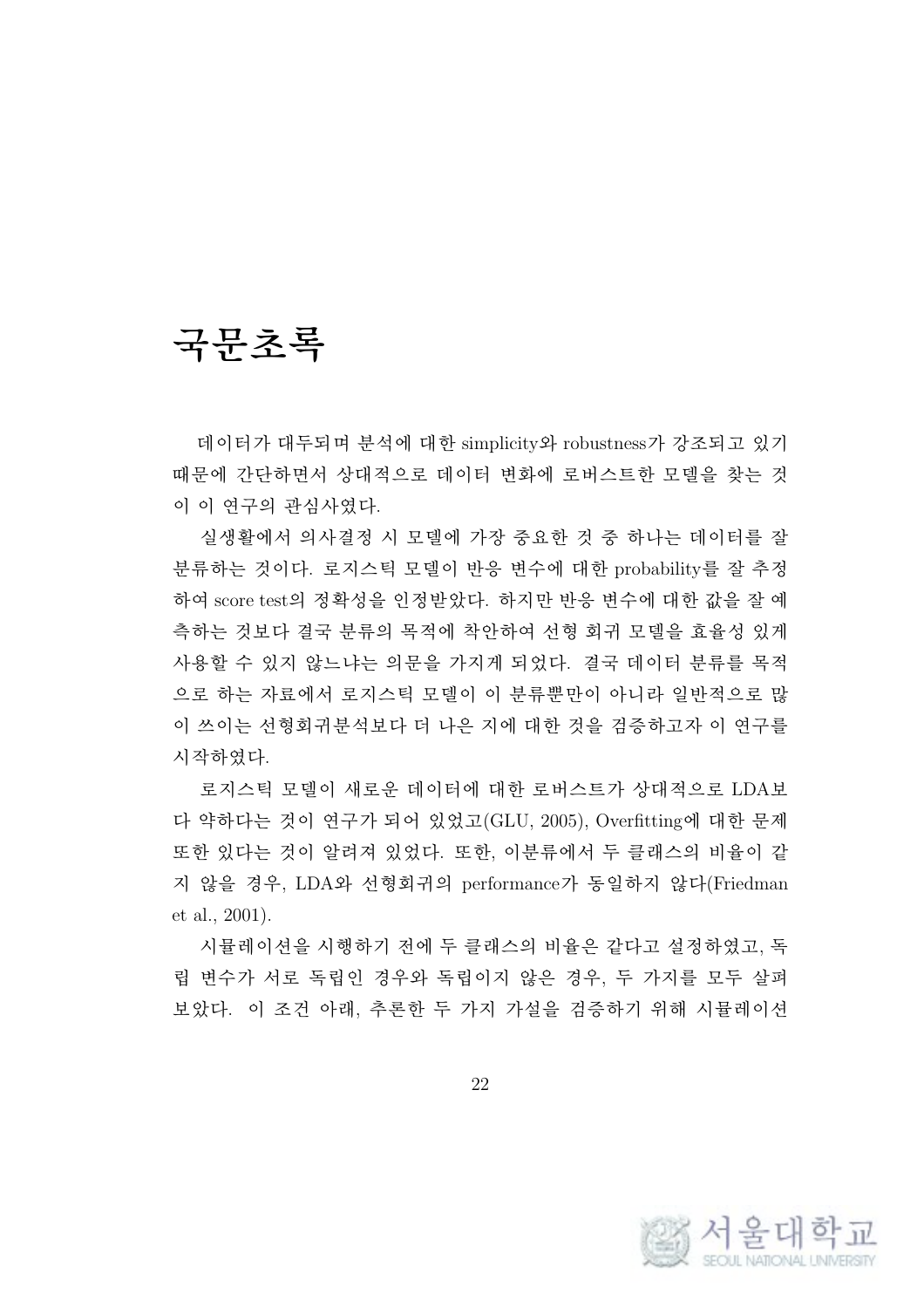을 하였다. 첫 번째는 독립 변수에 대한 모델이 로지스틱 분포를 따른다 고 하더라도 독립 변수의 수가 증가할수록 로지스틱 모델의 정확성이 선형 회귀보다 현저하게 떨어진다는 것이다. 두 번째로는, 독립 변수의 모델이 misspecification되어 있을 때 로지스틱 모델의 정확성이 떨어진다는 것이다. 이 두 가지 가설들을 바탕으로 시뮬레이션을 해 본 결과, 독립 변수의 수 가 증가할수록 로지스틱 모델의 예측 에러가 급격하게 증가하는 것을 볼 수 있었다. 이 시뮬레이션 검증을 통해서 독립 변수의 수가 증가할 수록 이 분 류에서 로지스틱 분석을 사용하는 것을 재고하고 선형회귀를 사용해도 무방 하다는 것을 알 수 있었다. model misspecification에 관계없이 선형회귀분석 이 독립변수가 증가함에 따라 이분류에서는 월등하게 로지스틱 모델보다 더 좋은 것으로 나타났다. 각 모델에 대한 비교는 예측 에러(prediction error)로 하였다.

하지만, 두 클래스의 비율이 같을 때만을 시뮬레이션 해보았고, noise나 missing에 대한 robustness of linear regression analysis 검증이 더 필요하다. **주요어 :** 로지스틱 회귀분석, 선형회귀분석, 이분류

**학 번 :** 2011 *−* 20254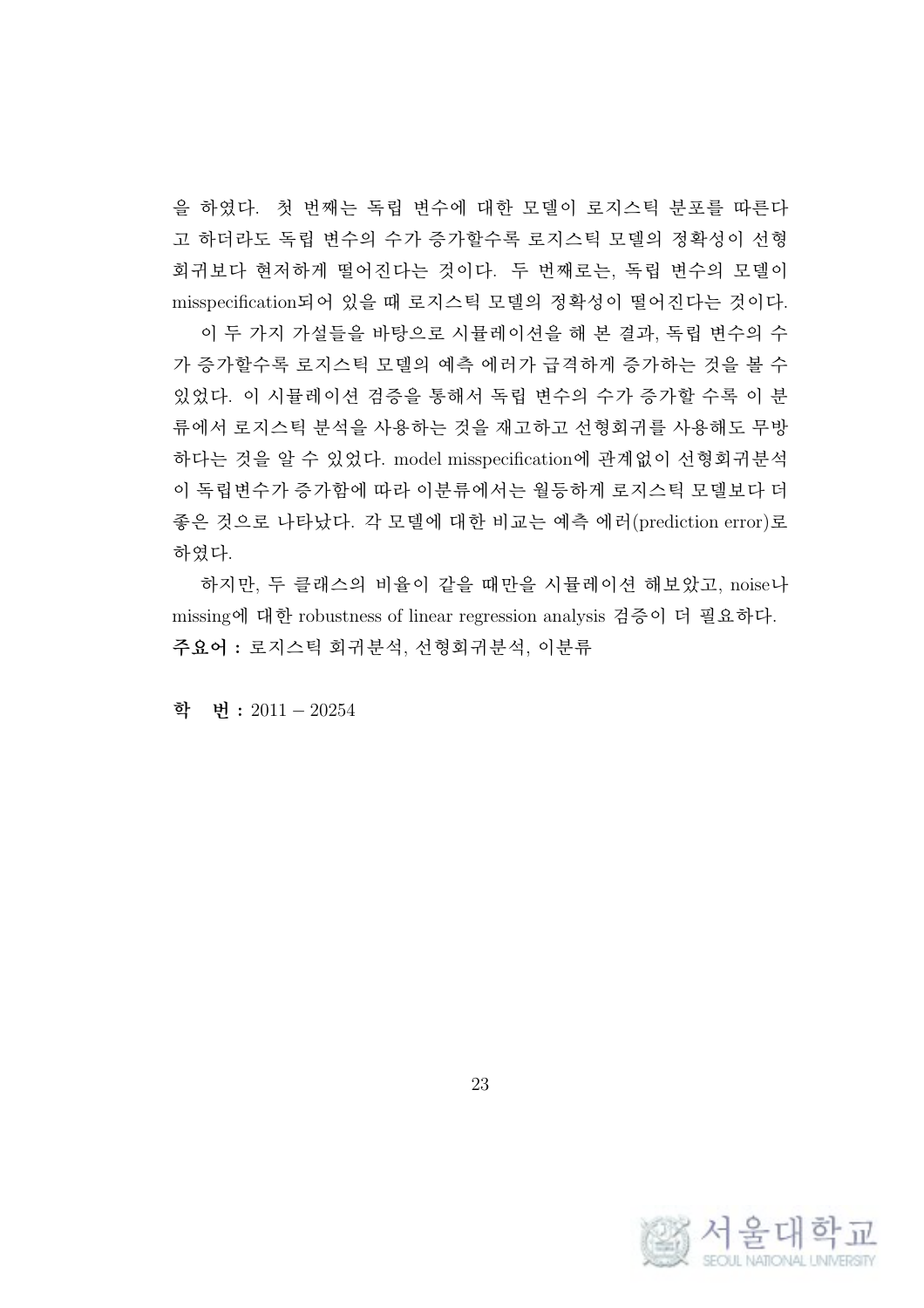#### **감사의 글**

석사 2학년의 기간이 짧다고 하면 짧고 길다고 하면 긴 기간이었는데 그 동안 좋은 분들, 많은 배움 얻어 간 것 같아 이 기회를 빌어 저를 항상 도 와주셨던 많은 분들께 감사드립니다.

먼저 저에게 무한한 사랑과 관심을 주시고 또 도움을 주셨던 김용대 교 수님께 정말 감사드립니다. 앞으로도 자주 찾아뵙도록 노력하겠습니다. 많 은 가르침 외에도 즐거움 또한 아낌없이 주셨던 것 감사드립니다. 전종우 교 수님, 박병욱 교수님 이하 모든 통계학과 교수님들 진심으로 존경합니다.

언제나 북적북적했던 우리 연구실 가족들께도 많은 감사드립니다. 항상 웃음이 끊이질 않는 토니안, 종준 오빠 그리고 유미 언니 많이 챙겨주셔서 감사드립니다. 항상 세심하게 챙겨주시고 조언 아끼지 않았던 상인 오빠, 힘 들 때 "화이팅!" 문자 보내주시던 재석 오빠 감사드립니다. 그리고 묵묵히 저의 뒷자리를 지켜주셨던 병엽 오빠 결혼 축하드립니다. 종종 맛있는 과일 도 챙겨주고, 취업 준비에 큰 도움 주셨던 미애 언니 종종 뵈었으면 좋겠습 니다.

연구실 권상우, 권성훈 박사님, 자상하신 광수 박사님, '자상함'의 대명사 주유 오빠, 항상 따뜻한 편지로 감동시키는 상미 언니, 듬직한 우성 오빠, 놀 리고 괴롭혀도 공부 가르쳐 줄 때는 친절한 민우 오빠, 미국에서 곧 돌아올 승환 오빠, 젠틀맨 원준 오빠, 자타 공인 슈퍼맨 재성 오빠, 연구실 생활 잘 해서 대견스러운 우리 슬기, 말 잘 듣는 구환이, 세민이, 동하 모두 감사합니 다.

마지막으로 우리 가족들, 엄마, 아빠, 지수 그리고 막내 지원이. 모두 건 강하고 행복하길 바랍니다.

대학원을 진학하여 2년이라는 시간 동안, 아쉬움이 많았지만 많은 것을 배울 수 있는 시간이었습니다. 그것들은 제가 사회에 진출했을 때 탄탄한 자 산이 될 것입니다. 제 주변에 계신 모든 분들께 감사의 인사드립니다. 모두